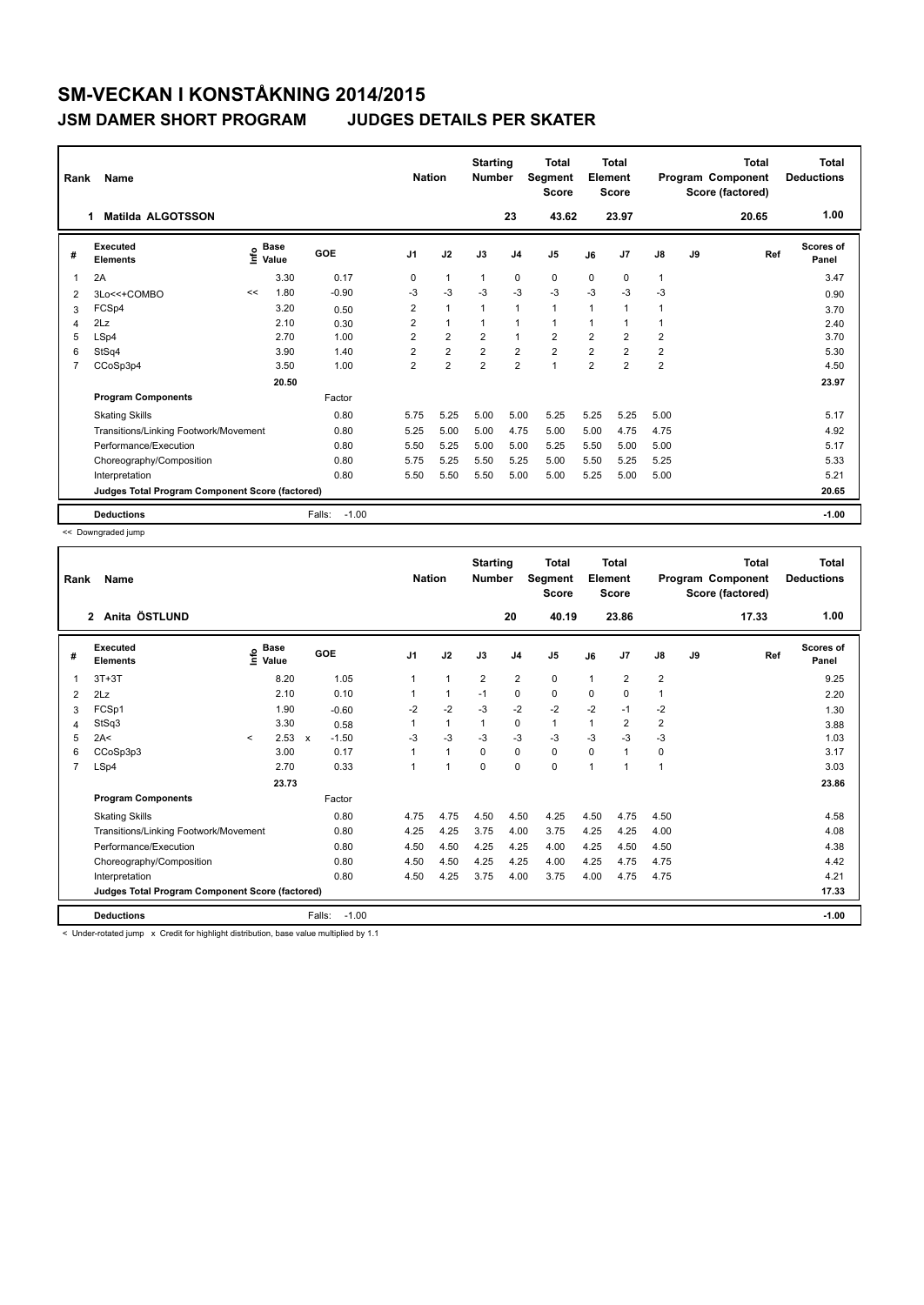### **JSM DAMER SHORT PROGRAM JUDGES DETAILS PER SKATER**

| Rank           | Name                                            |                           |         | <b>Nation</b>  |                | <b>Starting</b><br><b>Number</b> |                | <b>Total</b><br>Segment<br><b>Score</b> |      | <b>Total</b><br>Element<br><b>Score</b> |      |    | <b>Total</b><br>Program Component<br>Score (factored) | <b>Total</b><br><b>Deductions</b> |
|----------------|-------------------------------------------------|---------------------------|---------|----------------|----------------|----------------------------------|----------------|-----------------------------------------|------|-----------------------------------------|------|----|-------------------------------------------------------|-----------------------------------|
|                | <b>Victoria ENGLUND</b><br>3                    |                           |         |                |                |                                  | 16             | 39.15                                   |      | 23.03                                   |      |    | 16.12                                                 | 0.00                              |
| #              | Executed<br><b>Elements</b>                     | Base<br>e Base<br>⊆ Value | GOE     | J <sub>1</sub> | J2             | J3                               | J <sub>4</sub> | J <sub>5</sub>                          | J6   | J7                                      | J8   | J9 | Ref                                                   | Scores of<br>Panel                |
| 1              | $3T+2T$                                         | 5.40                      | $-0.70$ | $-1$           | 0              | $-1$                             | $-1$           | $-1$                                    | $-1$ | $-1$                                    | $-1$ |    |                                                       | 4.70                              |
| 2              | 2Lz                                             | 2.10                      | $-0.30$ | $-2$           | $-1$           | $-2$                             | 0              | $-1$                                    | $-1$ | $-1$                                    | 0    |    |                                                       | 1.80                              |
| 3              | 2A                                              | 3.30                      | 0.25    |                | $\mathbf 0$    | $\Omega$                         | $\mathbf{1}$   | $\mathbf 0$                             | 1    | 1                                       | 0    |    |                                                       | 3.55                              |
| 4              | FCSp2                                           | 2.30                      | $-0.15$ | 0              | $-1$           | $-1$                             | $-1$           | 0                                       | $-1$ | 0                                       | 0    |    |                                                       | 2.15                              |
| 5              | CCoSp3p4                                        | 3.50                      | 0.33    |                | $\mathbf{1}$   | $\Omega$                         | $\mathbf{1}$   | $\Omega$                                | 0    | 1                                       | 1    |    |                                                       | 3.83                              |
| 6              | StSq3                                           | 3.30                      | 0.33    | 0              | $\mathbf{1}$   | 1                                | $\mathbf{1}$   | $\mathbf 0$                             | 0    | 1                                       | 1    |    |                                                       | 3.63                              |
| $\overline{7}$ | LSp4                                            | 2.70                      | 0.67    | $\overline{2}$ | $\overline{2}$ | $\overline{2}$                   | $\overline{1}$ | $\blacktriangleleft$                    | 1    | 1                                       | 1    |    |                                                       | 3.37                              |
|                |                                                 | 22.60                     |         |                |                |                                  |                |                                         |      |                                         |      |    |                                                       | 23.03                             |
|                | <b>Program Components</b>                       |                           | Factor  |                |                |                                  |                |                                         |      |                                         |      |    |                                                       |                                   |
|                | <b>Skating Skills</b>                           |                           | 0.80    | 4.00           | 4.25           | 4.50                             | 4.50           | 4.25                                    | 4.00 | 4.50                                    | 4.25 |    |                                                       | 4.29                              |
|                | Transitions/Linking Footwork/Movement           |                           | 0.80    | 3.50           | 4.00           | 3.75                             | 4.00           | 3.75                                    | 3.75 | 3.75                                    | 3.75 |    |                                                       | 3.79                              |
|                | Performance/Execution                           |                           | 0.80    | 4.00           | 4.25           | 4.00                             | 4.00           | 4.00                                    | 4.00 | 4.50                                    | 4.00 |    |                                                       | 4.04                              |
|                | Choreography/Composition                        |                           | 0.80    | 3.75           | 4.25           | 4.00                             | 4.00           | 3.75                                    | 4.25 | 4.25                                    | 4.00 |    |                                                       | 4.04                              |
|                | Interpretation                                  |                           | 0.80    | 3.75           | 4.25           | 4.25                             | 4.25           | 3.75                                    | 3.75 | 4.25                                    | 3.75 |    |                                                       | 4.00                              |
|                | Judges Total Program Component Score (factored) |                           |         |                |                |                                  |                |                                         |      |                                         |      |    |                                                       | 16.12                             |
|                | <b>Deductions</b>                               |                           |         |                |                |                                  |                |                                         |      |                                         |      |    |                                                       | 0.00                              |

! Not clear edge

| Rank | Name                                            |                              |                         |                | <b>Nation</b> | <b>Starting</b><br><b>Number</b> |                | <b>Total</b><br>Segment<br><b>Score</b> |              | <b>Total</b><br>Element<br><b>Score</b> |               |    | <b>Total</b><br>Program Component<br>Score (factored) | <b>Total</b><br><b>Deductions</b> |
|------|-------------------------------------------------|------------------------------|-------------------------|----------------|---------------|----------------------------------|----------------|-----------------------------------------|--------------|-----------------------------------------|---------------|----|-------------------------------------------------------|-----------------------------------|
|      | 4 Natasja REMSTEDT                              |                              |                         |                |               |                                  | 24             | 39.01                                   |              | 20.57                                   |               |    | 19.44                                                 | 1.00                              |
| #    | Executed<br><b>Elements</b>                     | <b>Base</b><br>lnfo<br>Value | GOE                     | J <sub>1</sub> | J2            | J3                               | J <sub>4</sub> | J5                                      | J6           | J7                                      | $\mathsf{J}8$ | J9 | Ref                                                   | <b>Scores of</b><br>Panel         |
| 1    | 2A                                              | 3.30                         | $-1.50$                 | $-3$           | $-3$          | $-3$                             | $-3$           | $-3$                                    | $-3$         | $-3$                                    | $-3$          |    |                                                       | 1.80                              |
| 2    | LSp4                                            | 2.70                         | 0.42                    | 1              | 0             | $-1$                             | $\mathbf{1}$   | $\mathbf{1}$                            | $\mathbf{1}$ | 1                                       | 1             |    |                                                       | 3.12                              |
| 3    | StSq3                                           | 3.30                         | 0.50                    |                | $\mathbf{1}$  | $\mathbf{1}$                     | 1              | $\mathbf{1}$                            | 1            | 2                                       | 1             |    |                                                       | 3.80                              |
| 4    | 3T+COMBO                                        | 4.51                         | $\mathsf{x}$<br>$-2.10$ | -3             | $-3$          | $-3$                             | $-3$           | $-3$                                    | $-3$         | $-3$                                    | $-3$          |    |                                                       | 2.41                              |
| 5    | 2Lz                                             | 2.31                         | 0.10<br>$\mathbf{x}$    | 1              | 0             | $\mathbf{1}$                     | $\mathbf{1}$   | 0                                       | $-1$         | 0                                       | 0             |    |                                                       | 2.41                              |
| 6    | FCSp4                                           | 3.20                         | 0.33                    | 1              | $\Omega$      | 1                                | $\mathbf{1}$   | 0                                       | $\Omega$     | 1                                       | 1             |    |                                                       | 3.53                              |
| 7    | CCoSp3p3                                        | 3.00                         | 0.50                    | 1              | 1             | $-1$                             | $\mathbf{1}$   | $\mathbf 1$                             | 1            | $\blacktriangleleft$                    | 1             |    |                                                       | 3.50                              |
|      |                                                 | 22.32                        |                         |                |               |                                  |                |                                         |              |                                         |               |    |                                                       | 20.57                             |
|      | <b>Program Components</b>                       |                              | Factor                  |                |               |                                  |                |                                         |              |                                         |               |    |                                                       |                                   |
|      | <b>Skating Skills</b>                           |                              | 0.80                    | 5.25           | 5.25          | 4.50                             | 4.75           | 5.25                                    | 5.00         | 4.75                                    | 4.75          |    |                                                       | 4.96                              |
|      | Transitions/Linking Footwork/Movement           |                              | 0.80                    | 4.75           | 4.75          | 4.00                             | 4.50           | 5.00                                    | 4.75         | 4.50                                    | 4.50          |    |                                                       | 4.63                              |
|      | Performance/Execution                           |                              | 0.80                    | 5.25           | 5.00          | 4.75                             | 4.50           | 5.25                                    | 5.00         | 4.75                                    | 4.75          |    |                                                       | 4.92                              |
|      | Choreography/Composition                        |                              | 0.80                    | 5.25           | 5.25          | 4.50                             | 4.75           | 5.00                                    | 5.00         | 5.00                                    | 5.00          |    |                                                       | 5.00                              |
|      | Interpretation                                  |                              | 0.80                    | 4.75           | 5.25          | 4.75                             | 4.25           | 5.00                                    | 4.50         | 5.00                                    | 4.75          |    |                                                       | 4.79                              |
|      | Judges Total Program Component Score (factored) |                              |                         |                |               |                                  |                |                                         |              |                                         |               |    |                                                       | 19.44                             |
|      | <b>Deductions</b>                               |                              | $-1.00$<br>Falls:       |                |               |                                  |                |                                         |              |                                         |               |    |                                                       | $-1.00$                           |

x Credit for highlight distribution, base value multiplied by 1.1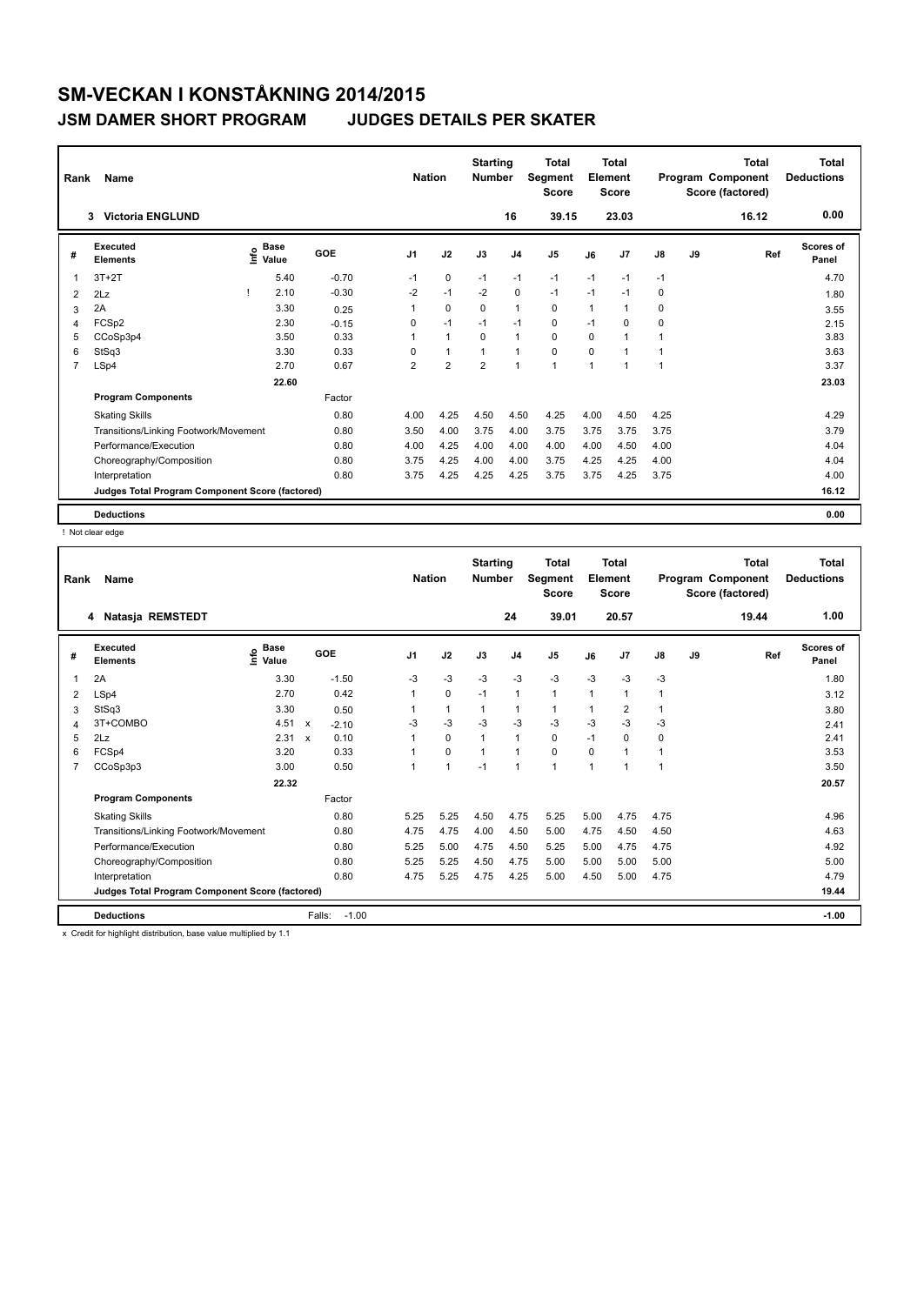### **JSM DAMER SHORT PROGRAM JUDGES DETAILS PER SKATER**

| Rank           | Name<br>Elin SIEVERT<br>5                       |      |                      |              |            | <b>Nation</b>  |                | <b>Starting</b><br><b>Number</b> | 19             | Total<br>Segment<br><b>Score</b><br>38.83 |                | <b>Total</b><br>Element<br><b>Score</b><br>22.62 |                |    | <b>Total</b><br>Program Component<br>Score (factored)<br>17.21 | Total<br><b>Deductions</b><br>1.00 |
|----------------|-------------------------------------------------|------|----------------------|--------------|------------|----------------|----------------|----------------------------------|----------------|-------------------------------------------|----------------|--------------------------------------------------|----------------|----|----------------------------------------------------------------|------------------------------------|
|                |                                                 |      |                      |              |            |                |                |                                  |                |                                           |                |                                                  |                |    |                                                                |                                    |
| #              | Executed<br><b>Elements</b>                     | Info | <b>Base</b><br>Value |              | <b>GOE</b> | J <sub>1</sub> | J2             | J3                               | J <sub>4</sub> | J <sub>5</sub>                            | J6             | J <sub>7</sub>                                   | $\mathsf{J}8$  | J9 | Ref                                                            | Scores of<br>Panel                 |
| $\mathbf 1$    | 3S+COMBO                                        |      | 4.20                 |              | $-2.10$    | $-3$           | $-3$           | $-3$                             | $-3$           | $-3$                                      | $-3$           | $-3$                                             | $-3$           |    |                                                                | 2.10                               |
| 2              | 2A                                              |      | 3.30                 |              | 0.33       | 1              | $\mathbf{1}$   | $\mathbf{1}$                     | $\mathbf{1}$   | $\mathbf 0$                               | 0              | 0                                                | 1              |    |                                                                | 3.63                               |
| 3              | FCSp4                                           |      | 3.20                 |              | 0.25       |                | $\mathbf{1}$   | 0                                | $\mathbf{1}$   | $\mathbf 0$                               | 0              | 0                                                |                |    |                                                                | 3.45                               |
| 4              | StSq3                                           |      | 3.30                 |              | 0.58       | 1              | $\overline{1}$ | $\overline{2}$                   | $\mathbf{1}$   | $\mathbf{1}$                              | $\overline{2}$ | 1                                                | 1              |    |                                                                | 3.88                               |
| 5              | CCoSp3p4                                        |      | 3.50                 |              | 0.50       |                | $\mathbf{1}$   | 1                                | $\mathbf 1$    | $\mathbf{1}$                              | 1              | $\overline{1}$                                   | 2              |    |                                                                | 4.00                               |
| 6              | 2Lz                                             |      | 2.31                 | $\mathbf{x}$ | $-0.20$    | $-2$           | $-1$           | $\Omega$                         | $\mathbf{1}$   | $-1$                                      | $-1$           | $-1$                                             | 0              |    |                                                                | 2.11                               |
| $\overline{7}$ | LSp4                                            |      | 2.70                 |              | 0.75       | 1              | $\overline{2}$ | $\overline{2}$                   | $\mathbf{1}$   | $\overline{2}$                            | $\overline{1}$ | $\Omega$                                         | $\overline{2}$ |    |                                                                | 3.45                               |
|                |                                                 |      | 22.51                |              |            |                |                |                                  |                |                                           |                |                                                  |                |    |                                                                | 22.62                              |
|                | <b>Program Components</b>                       |      |                      |              | Factor     |                |                |                                  |                |                                           |                |                                                  |                |    |                                                                |                                    |
|                | <b>Skating Skills</b>                           |      |                      |              | 0.80       | 4.25           | 4.50           | 4.50                             | 4.50           | 4.25                                      | 4.25           | 4.25                                             | 4.50           |    |                                                                | 4.38                               |
|                | Transitions/Linking Footwork/Movement           |      |                      |              | 0.80       | 3.75           | 4.00           | 4.00                             | 4.25           | 4.00                                      | 4.25           | 3.75                                             | 4.00           |    |                                                                | 4.00                               |
|                | Performance/Execution                           |      |                      |              | 0.80       | 4.25           | 4.50           | 4.25                             | 4.50           | 4.50                                      | 4.50           | 4.25                                             | 4.50           |    |                                                                | 4.42                               |
|                | Choreography/Composition                        |      |                      |              | 0.80       | 4.50           | 4.25           | 4.50                             | 4.50           | 4.50                                      | 4.50           | 4.25                                             | 4.25           |    |                                                                | 4.42                               |
|                | Interpretation                                  |      |                      |              | 0.80       | 4.25           | 4.25           | 4.75                             | 4.00           | 4.25                                      | 4.75           | 4.00                                             | 4.25           |    |                                                                | 4.29                               |
|                | Judges Total Program Component Score (factored) |      |                      |              |            |                |                |                                  |                |                                           |                |                                                  |                |    |                                                                | 17.21                              |
|                | <b>Deductions</b>                               |      |                      | Falls:       | $-1.00$    |                |                |                                  |                |                                           |                |                                                  |                |    |                                                                | $-1.00$                            |

x Credit for highlight distribution, base value multiplied by 1.1 ! Not clear edge

| Rank           | Name                                            |              |                      |                   | <b>Nation</b>  |                | <b>Starting</b><br><b>Number</b> |                         | Total<br>Segment<br><b>Score</b> |                | <b>Total</b><br>Element<br><b>Score</b> |                |    | Total<br>Program Component<br>Score (factored) | <b>Total</b><br><b>Deductions</b> |
|----------------|-------------------------------------------------|--------------|----------------------|-------------------|----------------|----------------|----------------------------------|-------------------------|----------------------------------|----------------|-----------------------------------------|----------------|----|------------------------------------------------|-----------------------------------|
|                | Josefin TALJEGÅRD<br>6                          |              |                      |                   |                |                |                                  | 22                      | 38.46                            |                | 20.43                                   |                |    | 19.03                                          | 1.00                              |
| #              | Executed<br><b>Elements</b>                     | ١nf٥         | <b>Base</b><br>Value | GOE               | J <sub>1</sub> | J2             | J3                               | J <sub>4</sub>          | J <sub>5</sub>                   | J6             | J7                                      | J8             | J9 | Ref                                            | <b>Scores of</b><br>Panel         |
| 1              | 2A<                                             | $\checkmark$ | 2.30                 | $-1.50$           | $-3$           | $-3$           | $-3$                             | $-3$                    | $-3$                             | $-3$           | $-3$                                    | $-3$           |    |                                                | 0.80                              |
| 2              | $3S<+2T<$                                       | $\prec$      | 3.90                 | $-1.98$           | $-3$           | $-2$           | $-3$                             | $-2$                    | $-3$                             | $-3$           | $-3$                                    | $-3$           |    |                                                | 1.92                              |
| 3              | FCSp4                                           |              | 3.20                 | 0.58              |                | $\mathbf{1}$   | 1                                | $\overline{2}$          | $\mathbf{1}$                     | $\mathbf{1}$   | $\overline{1}$                          | $\overline{2}$ |    |                                                | 3.78                              |
| 4              | 2Lz                                             |              | 2.10                 | 0.30              |                | $\overline{1}$ |                                  | 1                       | 0                                | 1              | 1                                       | 1              |    |                                                | 2.40                              |
| 5              | LSp3                                            |              | 2.40                 | 0.58              | 2              | 1              |                                  | 1                       | $\mathbf{1}$                     | $\overline{2}$ | $\mathbf 1$                             | 1              |    |                                                | 2.98                              |
| 6              | StSq3                                           |              | 3.30                 | 0.92              |                | $\mathbf{1}$   | $\overline{2}$                   | $\overline{\mathbf{c}}$ | $\overline{\mathbf{c}}$          | 2              | $\overline{\mathbf{c}}$                 | 2              |    |                                                | 4.22                              |
| $\overline{7}$ | CCoSp3p4                                        |              | 3.50                 | 0.83              | 2              | $\overline{1}$ | $\overline{2}$                   | $\mathbf{1}$            | $\overline{2}$                   | $\mathbf 1$    | $\overline{2}$                          | $\overline{2}$ |    |                                                | 4.33                              |
|                |                                                 |              | 20.70                |                   |                |                |                                  |                         |                                  |                |                                         |                |    |                                                | 20.43                             |
|                | <b>Program Components</b>                       |              |                      | Factor            |                |                |                                  |                         |                                  |                |                                         |                |    |                                                |                                   |
|                | <b>Skating Skills</b>                           |              |                      | 0.80              | 5.00           | 4.75           | 4.75                             | 4.50                    | 5.00                             | 4.50           | 4.50                                    | 4.75           |    |                                                | 4.71                              |
|                | Transitions/Linking Footwork/Movement           |              |                      | 0.80              | 4.50           | 4.50           | 4.25                             | 4.50                    | 4.50                             | 4.25           | 4.50                                    | 4.75           |    |                                                | 4.46                              |
|                | Performance/Execution                           |              |                      | 0.80              | 4.75           | 4.50           | 4.75                             | 4.25                    | 5.00                             | 5.00           | 4.75                                    | 5.00           |    |                                                | 4.79                              |
|                | Choreography/Composition                        |              |                      | 0.80              | 5.00           | 4.75           | 5.25                             | 5.00                    | 4.75                             | 5.00           | 5.00                                    | 5.25           |    |                                                | 5.00                              |
|                | Interpretation                                  |              |                      | 0.80              | 4.75           | 4.50           | 5.00                             | 4.75                    | 5.00                             | 4.75           | 4.75                                    | 5.50           |    |                                                | 4.83                              |
|                | Judges Total Program Component Score (factored) |              |                      |                   |                |                |                                  |                         |                                  |                |                                         |                |    |                                                | 19.03                             |
|                | <b>Deductions</b>                               |              |                      | Falls:<br>$-1.00$ |                |                |                                  |                         |                                  |                |                                         |                |    |                                                | $-1.00$                           |

< Under-rotated jump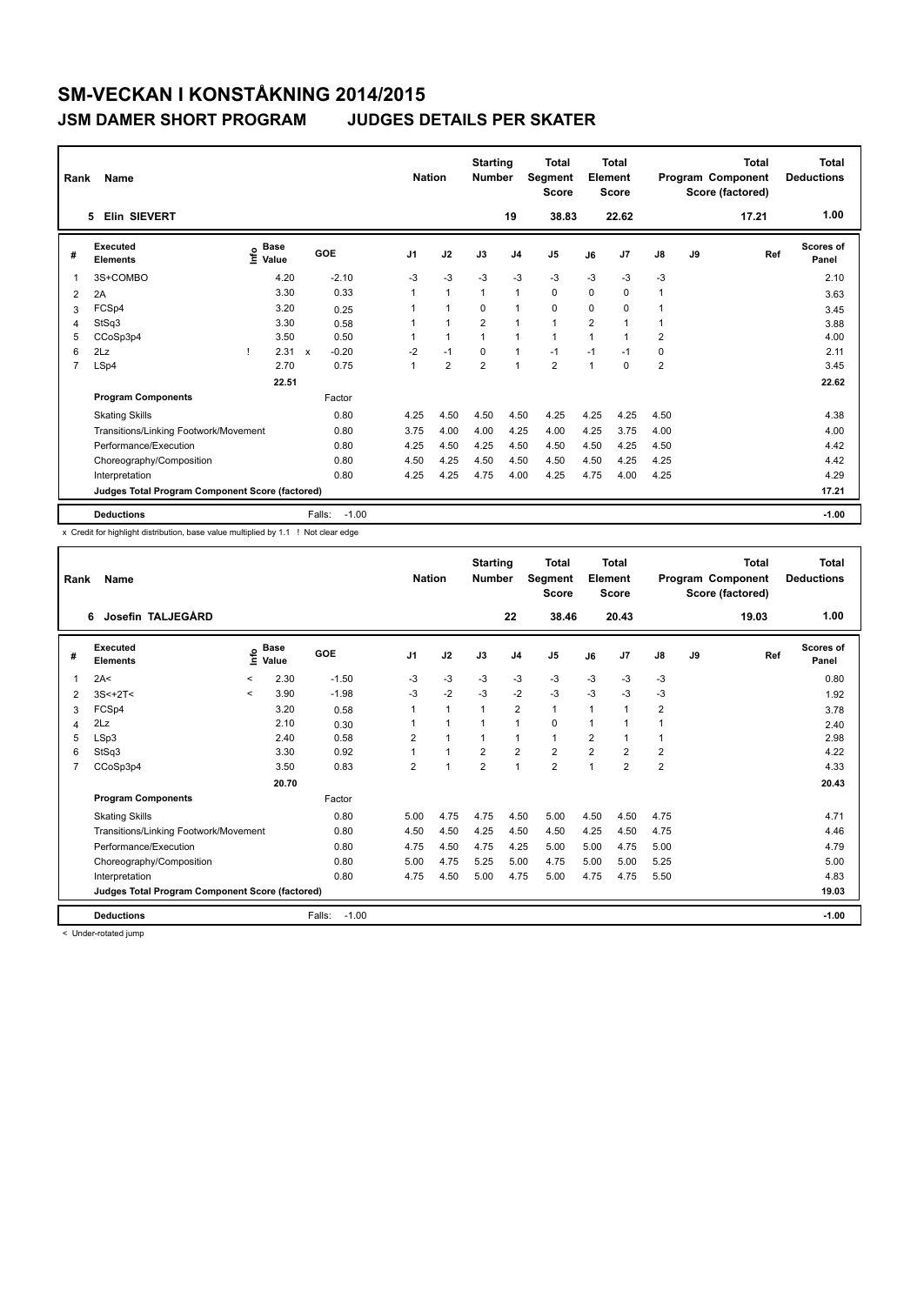### **JSM DAMER SHORT PROGRAM JUDGES DETAILS PER SKATER**

| Rank           | Name                                            |    |                                  |                         |                | <b>Nation</b> | <b>Starting</b><br><b>Number</b> |                | <b>Total</b><br>Segment<br><b>Score</b> |              | <b>Total</b><br>Element<br><b>Score</b> |                |    | <b>Total</b><br>Program Component<br>Score (factored) | <b>Total</b><br><b>Deductions</b> |
|----------------|-------------------------------------------------|----|----------------------------------|-------------------------|----------------|---------------|----------------------------------|----------------|-----------------------------------------|--------------|-----------------------------------------|----------------|----|-------------------------------------------------------|-----------------------------------|
|                | 7 Lydia BRUHN                                   |    |                                  |                         |                |               |                                  | 15             | 34.35                                   |              | 18.05                                   |                |    | 16.30                                                 | 0.00                              |
| #              | Executed<br><b>Elements</b>                     |    | <b>Base</b><br>e Base<br>⊆ Value | GOE                     | J <sub>1</sub> | J2            | J3                               | J <sub>4</sub> | J5                                      | J6           | J7                                      | J8             | J9 | Ref                                                   | Scores of<br>Panel                |
| 1              | 2A                                              |    | 3.30                             | 0.33                    | 1              | $\mathbf{1}$  | $\mathbf{1}$                     | 0              | 0                                       | $\mathbf{1}$ | 0                                       | $\overline{2}$ |    |                                                       | 3.63                              |
| $\overline{2}$ | 3S<<+COMBO                                      | << | 1.30                             | $-0.60$                 | -3             | $-3$          | $-3$                             | $-3$           | $-3$                                    | $-3$         | $-3$                                    | $-3$           |    |                                                       | 0.70                              |
| 3              | FCSp2                                           |    | 2.30                             | 0.08                    | 1              | $\mathbf{1}$  | $-1$                             | $\Omega$       | 0                                       | $\Omega$     | 0                                       | 0              |    |                                                       | 2.38                              |
| 4              | LSp2                                            |    | 1.90                             | $-0.02$                 | 0              | $\mathbf{1}$  | $-1$                             | $-1$           | 0                                       | $-1$         | 0                                       | 1              |    |                                                       | 1.88                              |
| 5              | 2Lz                                             |    | 2.31                             | $-0.35$<br>$\mathsf{x}$ | $-2$           | $-1$          | $-1$                             | $-1$           | $-2$                                    | $-1$         | $-1$                                    | 0              |    |                                                       | 1.96                              |
| 6              | StSq3                                           |    | 3.30                             | 0.42                    | $\overline{2}$ | $\mathbf{1}$  | $\Omega$                         | $\Omega$       | $\mathbf{1}$                            | $\mathbf{1}$ | -1                                      | 1              |    |                                                       | 3.72                              |
| $\overline{7}$ | CCoSp3p4                                        |    | 3.50                             | 0.28                    | 1              | $\mathbf{1}$  | $-1$                             | $-1$           | 0                                       | $\mathbf 1$  | 1                                       | 1              |    |                                                       | 3.78                              |
|                |                                                 |    | 17.91                            |                         |                |               |                                  |                |                                         |              |                                         |                |    |                                                       | 18.05                             |
|                | <b>Program Components</b>                       |    |                                  | Factor                  |                |               |                                  |                |                                         |              |                                         |                |    |                                                       |                                   |
|                | <b>Skating Skills</b>                           |    |                                  | 0.80                    | 4.75           | 4.25          | 3.75                             | 3.75           | 4.00                                    | 4.25         | 4.00                                    | 4.25           |    |                                                       | 4.08                              |
|                | Transitions/Linking Footwork/Movement           |    |                                  | 0.80                    | 4.25           | 4.00          | 3.25                             | 3.00           | 3.75                                    | 4.00         | 3.75                                    | 4.00           |    |                                                       | 3.79                              |
|                | Performance/Execution                           |    |                                  | 0.80                    | 4.50           | 4.25          | 3.50                             | 3.50           | 4.00                                    | 4.50         | 4.25                                    | 4.25           |    |                                                       | 4.13                              |
|                | Choreography/Composition                        |    |                                  | 0.80                    | 5.00           | 4.50          | 3.75                             | 4.00           | 4.00                                    | 4.00         | 4.25                                    | 4.50           |    |                                                       | 4.21                              |
|                | Interpretation                                  |    |                                  | 0.80                    | 4.75           | 4.50          | 4.00                             | 3.50           | 3.75                                    | 4.00         | 4.25                                    | 4.50           |    |                                                       | 4.17                              |
|                | Judges Total Program Component Score (factored) |    |                                  |                         |                |               |                                  |                |                                         |              |                                         |                |    |                                                       | 16.30                             |
|                | <b>Deductions</b>                               |    |                                  |                         |                |               |                                  |                |                                         |              |                                         |                |    |                                                       | 0.00                              |

<< Downgraded jump x Credit for highlight distribution, base value multiplied by 1.1 ! Not clear edge

| Rank | Name                                            |         |                      |         | <b>Nation</b>  |              | <b>Starting</b><br><b>Number</b> |                          | <b>Total</b><br>Segment<br><b>Score</b> |                | Total<br>Element<br><b>Score</b> |                |    | Total<br>Program Component<br>Score (factored) | Total<br><b>Deductions</b> |
|------|-------------------------------------------------|---------|----------------------|---------|----------------|--------------|----------------------------------|--------------------------|-----------------------------------------|----------------|----------------------------------|----------------|----|------------------------------------------------|----------------------------|
|      | <b>Louise JENSEN</b><br>8                       |         |                      |         |                |              |                                  | 18                       | 33.97                                   |                | 17.43                            |                |    | 16.54                                          | 0.00                       |
| #    | <b>Executed</b><br><b>Elements</b>              | ١nfo    | <b>Base</b><br>Value | GOE     | J <sub>1</sub> | J2           | J3                               | J <sub>4</sub>           | J <sub>5</sub>                          | J6             | J <sub>7</sub>                   | J8             | J9 | Ref                                            | <b>Scores of</b><br>Panel  |
| 1    | 2A                                              |         | 3.30                 | 0.58    |                | 1            | $\overline{2}$                   | $\mathbf{1}$             | 0                                       | $\mathbf{1}$   | $\overline{1}$                   | $\overline{2}$ |    |                                                | 3.88                       |
| 2    | 3S+COMBO                                        |         | 4.20                 | $-2.10$ | $-3$           | $-3$         | $-3$                             | $-3$                     | $-3$                                    | $-3$           | $-3$                             | $-3$           |    |                                                | 2.10                       |
| 3    | CCoSp3p4                                        |         | 3.50                 | $-0.30$ | 1              | 0            | $-1$                             | $-2$                     | $-1$                                    | $-1$           | $-2$                             | $-1$           |    |                                                | 3.20                       |
| 4    | $1\text{Lz}^*$                                  | $\star$ | 0.00                 | 0.00    |                |              |                                  | $\overline{\phantom{a}}$ | $\overline{\phantom{a}}$                |                | ٠                                |                |    |                                                | 0.00                       |
| 5    | LSp2                                            |         | 1.90                 | 0.00    | $\Omega$       | 0            | $\Omega$                         | 0                        | 0                                       | $\Omega$       | $\mathbf 0$                      |                |    |                                                | 1.90                       |
| 6    | FCSp3                                           |         | 2.80                 | $-0.25$ | $\Omega$       | 0            | $-1$                             | $-1$                     | $-1$                                    | $-1$           | $-1$                             | $-1$           |    |                                                | 2.55                       |
|      | StSq3                                           |         | 3.30                 | 0.50    | $\overline{2}$ | $\mathbf{1}$ | $\overline{1}$                   | 0                        | $\mathbf{1}$                            | $\overline{1}$ | $\overline{1}$                   | 1              |    |                                                | 3.80                       |
|      |                                                 |         | 19.00                |         |                |              |                                  |                          |                                         |                |                                  |                |    |                                                | 17.43                      |
|      | <b>Program Components</b>                       |         |                      | Factor  |                |              |                                  |                          |                                         |                |                                  |                |    |                                                |                            |
|      | <b>Skating Skills</b>                           |         |                      | 0.80    | 4.50           | 4.50         | 4.25                             | 4.25                     | 4.00                                    | 4.25           | 4.25                             | 4.25           |    |                                                | 4.29                       |
|      | Transitions/Linking Footwork/Movement           |         |                      | 0.80    | 4.00           | 4.00         | 4.25                             | 3.75                     | 3.75                                    | 4.00           | 3.50                             | 4.00           |    |                                                | 3.92                       |
|      | Performance/Execution                           |         |                      | 0.80    | 4.25           | 4.25         | 3.75                             | 3.75                     | 3.75                                    | 4.25           | 4.00                             | 4.25           |    |                                                | 4.04                       |
|      | Choreography/Composition                        |         |                      | 0.80    | 4.50           | 4.50         | 4.50                             | 4.00                     | 4.00                                    | 4.25           | 4.00                             | 4.25           |    |                                                | 4.25                       |
|      | Interpretation                                  |         |                      | 0.80    | 4.75           | 4.50         | 4.25                             | 3.50                     | 4.00                                    | 4.00           | 4.25                             | 4.00           |    |                                                | 4.17                       |
|      | Judges Total Program Component Score (factored) |         |                      |         |                |              |                                  |                          |                                         |                |                                  |                |    |                                                | 16.54                      |
|      | <b>Deductions</b>                               |         |                      |         |                |              |                                  |                          |                                         |                |                                  |                |    |                                                | 0.00                       |

\* Invalid element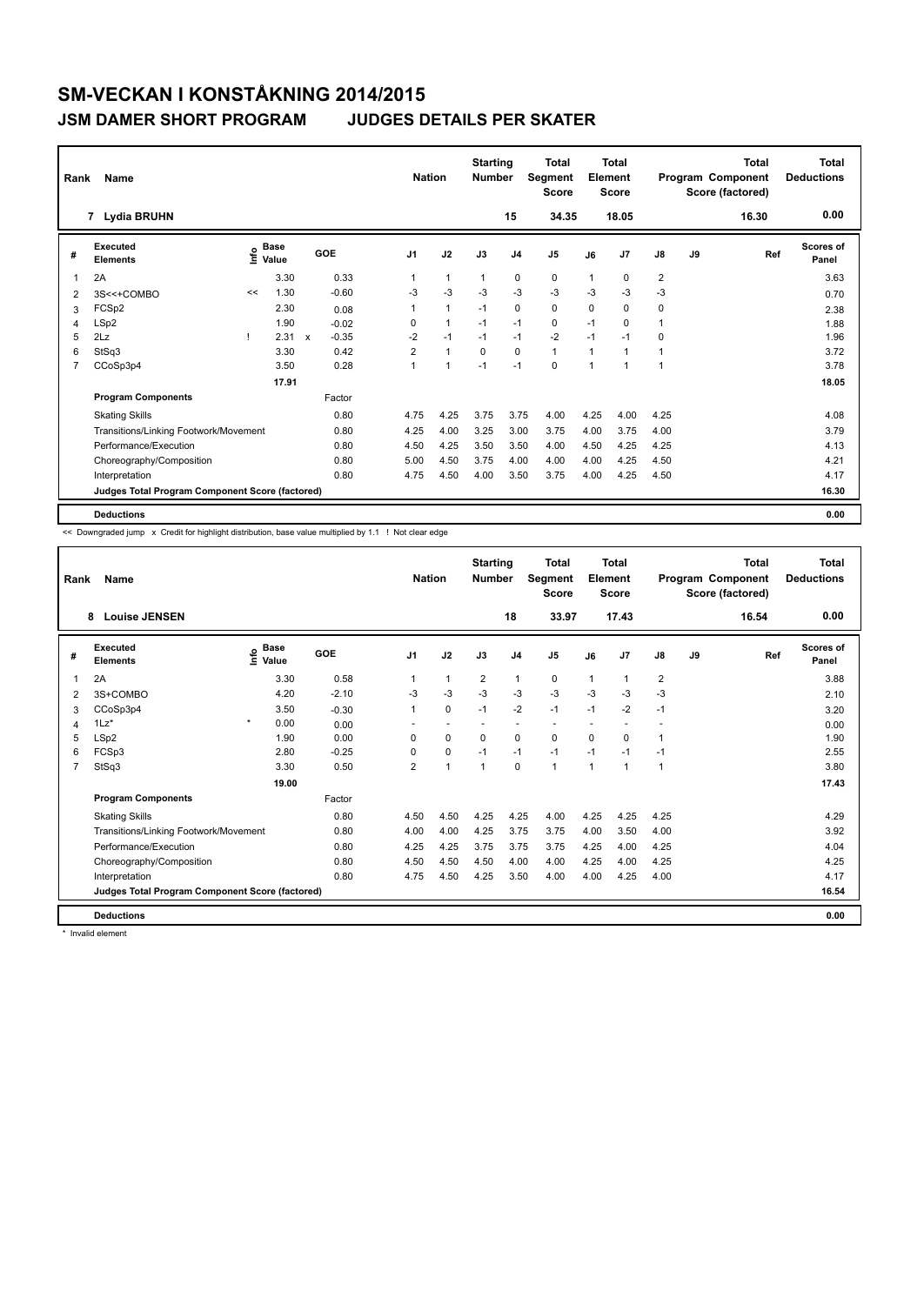### **JSM DAMER SHORT PROGRAM JUDGES DETAILS PER SKATER**

| Rank           | <b>Name</b>                                     |         |                      |         | <b>Nation</b>  |              | <b>Starting</b><br><b>Number</b> |                | <b>Total</b><br>Segment<br><b>Score</b> |      | <b>Total</b><br>Element<br><b>Score</b> |               |    | <b>Total</b><br>Program Component<br>Score (factored) | <b>Total</b><br><b>Deductions</b> |
|----------------|-------------------------------------------------|---------|----------------------|---------|----------------|--------------|----------------------------------|----------------|-----------------------------------------|------|-----------------------------------------|---------------|----|-------------------------------------------------------|-----------------------------------|
|                | Jennifer KVIST<br>9                             |         |                      |         |                |              |                                  | 14             | 33.76                                   |      | 18.40                                   |               |    | 15.36                                                 | 0.00                              |
| #              | Executed<br><b>Elements</b>                     | ١nf٥    | <b>Base</b><br>Value | GOE     | J <sub>1</sub> | J2           | J3                               | J <sub>4</sub> | J <sub>5</sub>                          | J6   | J7                                      | $\mathsf{J}8$ | J9 | Ref                                                   | Scores of<br>Panel                |
| 1              | $3S < +2T$                                      | $\prec$ | 4.30                 | $-2.10$ | $-3$           | $-3$         | $-3$                             | $-3$           | $-3$                                    | $-3$ | $-3$                                    | $-3$          |    |                                                       | 2.20                              |
| 2              | 2A                                              |         | 3.30                 | $-0.50$ | $-2$           | $-1$         | $-1$                             | $-1$           | $-1$                                    | $-1$ | $-1$                                    | $-1$          |    |                                                       | 2.80                              |
| 3              | 2Lze                                            | e       | 1.50                 | $-0.45$ | $-2$           | $-1$         | $-1$                             | $-1$           | $-2$                                    | $-2$ | $-2$                                    | $-1$          |    |                                                       | 1.05                              |
| 4              | FCSp3                                           |         | 2.80                 | 0.33    |                | $\mathbf{1}$ |                                  | $\mathbf{1}$   | 0                                       | 0    | 0                                       | 1             |    |                                                       | 3.13                              |
| 5              | StSq2                                           |         | 2.60                 | 0.42    |                | $\mathbf{1}$ |                                  | $\mathbf{1}$   | 0                                       | 1    | 1                                       | 0             |    |                                                       | 3.02                              |
| 6              | LSp4                                            |         | 2.70                 | 0.50    |                | $\mathbf{1}$ | $\mathbf{1}$                     | $\overline{1}$ | $\mathbf 0$                             | 1    | 1                                       | 1             |    |                                                       | 3.20                              |
| $\overline{7}$ | CCoSp3p3                                        |         | 3.00                 | 0.00    | 1              | $\mathbf 0$  | $-1$                             | $\mathbf 0$    | $\mathbf 0$                             | 0    | 0                                       | 0             |    |                                                       | 3.00                              |
|                |                                                 |         | 20.20                |         |                |              |                                  |                |                                         |      |                                         |               |    |                                                       | 18.40                             |
|                | <b>Program Components</b>                       |         |                      | Factor  |                |              |                                  |                |                                         |      |                                         |               |    |                                                       |                                   |
|                | <b>Skating Skills</b>                           |         |                      | 0.80    | 4.25           | 3.75         | 3.75                             | 3.75           | 4.00                                    | 4.00 | 4.00                                    | 4.25          |    |                                                       | 3.96                              |
|                | Transitions/Linking Footwork/Movement           |         |                      | 0.80    | 3.50           | 3.50         | 3.50                             | 3.50           | 3.75                                    | 3.75 | 3.25                                    | 3.50          |    |                                                       | 3.54                              |
|                | Performance/Execution                           |         |                      | 0.80    | 4.00           | 3.75         | 4.00                             | 4.25           | 4.00                                    | 4.00 | 4.00                                    | 4.00          |    |                                                       | 4.00                              |
|                | Choreography/Composition                        |         |                      | 0.80    | 4.25           | 3.75         | 4.00                             | 4.00           | 3.75                                    | 4.00 | 3.75                                    | 3.75          |    |                                                       | 3.88                              |
|                | Interpretation                                  |         |                      | 0.80    | 4.00           | 3.75         | 4.00                             | 4.00           | 3.75                                    | 3.75 | 3.75                                    | 3.50          |    |                                                       | 3.83                              |
|                | Judges Total Program Component Score (factored) |         |                      |         |                |              |                                  |                |                                         |      |                                         |               |    |                                                       | 15.36                             |
|                | <b>Deductions</b>                               |         |                      |         |                |              |                                  |                |                                         |      |                                         |               |    |                                                       | 0.00                              |

< Under-rotated jump e Wrong edge

| Rank           | Name                                            |                    |              |                   | <b>Nation</b>  |              | <b>Starting</b><br><b>Number</b> |                | <b>Total</b><br>Segment<br><b>Score</b> |                | <b>Total</b><br>Element<br><b>Score</b> |               |    | <b>Total</b><br>Program Component<br>Score (factored) | <b>Total</b><br><b>Deductions</b> |
|----------------|-------------------------------------------------|--------------------|--------------|-------------------|----------------|--------------|----------------------------------|----------------|-----------------------------------------|----------------|-----------------------------------------|---------------|----|-------------------------------------------------------|-----------------------------------|
| 10             | Matilda LÖFGREN                                 |                    |              |                   |                |              |                                  | 9              | 33.27                                   |                | 19.33                                   |               |    | 14.94                                                 | 1.00                              |
| #              | <b>Executed</b><br><b>Elements</b>              | $\frac{e}{2}$ Base |              | GOE               | J1             | J2           | J3                               | J <sub>4</sub> | J <sub>5</sub>                          | J6             | J <sub>7</sub>                          | $\mathsf{J}8$ | J9 | Ref                                                   | <b>Scores of</b><br>Panel         |
| 1              | $3S+2T$                                         | 5.50               |              | $-0.23$           | 0              | $-1$         | $-1$                             | $\mathbf 0$    | $\mathbf 0$                             | 0              | $-1$                                    | $\mathbf 0$   |    |                                                       | 5.27                              |
| 2              | 2A                                              | 3.30               |              | $-1.50$           | $-3$           | $-3$         | $-3$                             | $-3$           | $-3$                                    | $-3$           | $-3$                                    | $-3$          |    |                                                       | 1.80                              |
| 3              | FCSp1                                           | 1.90               |              | $-0.10$           | 0              | $\mathbf 0$  | $-1$                             | $-2$           | 0                                       | $-1$           | $\Omega$                                | 0             |    |                                                       | 1.80                              |
| 4              | StSq1                                           | 1.80               |              | 0.42              | $\Omega$       | $\mathbf{1}$ | $\Omega$                         | $\mathbf{1}$   | $\mathbf{1}$                            | 1              |                                         | 1             |    |                                                       | 2.22                              |
| 5              | 2Lz                                             | 2.31               | $\mathsf{x}$ | $-0.30$           | $-1$           | $-1$         | $-1$                             | $-1$           | $-2$                                    | $-1$           | $-1$                                    | 0             |    |                                                       | 2.01                              |
| 6              | CCoSp3p4                                        | 3.50               |              | 0.25              | 1              | $\mathbf 0$  | $\Omega$                         | $\mathbf{1}$   | $\mathbf{1}$                            | $\Omega$       | $\Omega$                                | 1             |    |                                                       | 3.75                              |
| $\overline{7}$ | LSp2                                            | 1.90               |              | 0.58              | $\overline{2}$ | 1            | $\mathbf{1}$                     | $\mathbf{1}$   | $\overline{1}$                          | $\overline{2}$ | 1                                       | 1             |    |                                                       | 2.48                              |
|                |                                                 | 20.21              |              |                   |                |              |                                  |                |                                         |                |                                         |               |    |                                                       | 19.33                             |
|                | <b>Program Components</b>                       |                    |              | Factor            |                |              |                                  |                |                                         |                |                                         |               |    |                                                       |                                   |
|                | <b>Skating Skills</b>                           |                    |              | 0.80              | 4.00           | 3.75         | 4.00                             | 3.75           | 4.00                                    | 4.00           | 3.75                                    | 4.00          |    |                                                       | 3.92                              |
|                | Transitions/Linking Footwork/Movement           |                    |              | 0.80              | 3.50           | 3.25         | 3.25                             | 3.00           | 3.75                                    | 3.75           | 3.50                                    | 3.75          |    |                                                       | 3.50                              |
|                | Performance/Execution                           |                    |              | 0.80              | 3.75           | 3.50         | 3.50                             | 3.25           | 4.00                                    | 4.00           | 3.75                                    | 4.00          |    |                                                       | 3.75                              |
|                | Choreography/Composition                        |                    |              | 0.80              | 4.00           | 3.50         | 3.50                             | 3.75           | 4.25                                    | 4.00           | 4.00                                    | 3.75          |    |                                                       | 3.83                              |
|                | Interpretation                                  |                    |              | 0.80              | 3.75           | 3.50         | 3.25                             | 3.75           | 4.25                                    | 3.50           | 4.00                                    | 3.50          |    |                                                       | 3.67                              |
|                | Judges Total Program Component Score (factored) |                    |              |                   |                |              |                                  |                |                                         |                |                                         |               |    |                                                       | 14.94                             |
|                | <b>Deductions</b>                               |                    |              | Falls:<br>$-1.00$ |                |              |                                  |                |                                         |                |                                         |               |    |                                                       | $-1.00$                           |

x Credit for highlight distribution, base value multiplied by 1.1 ! Not clear edge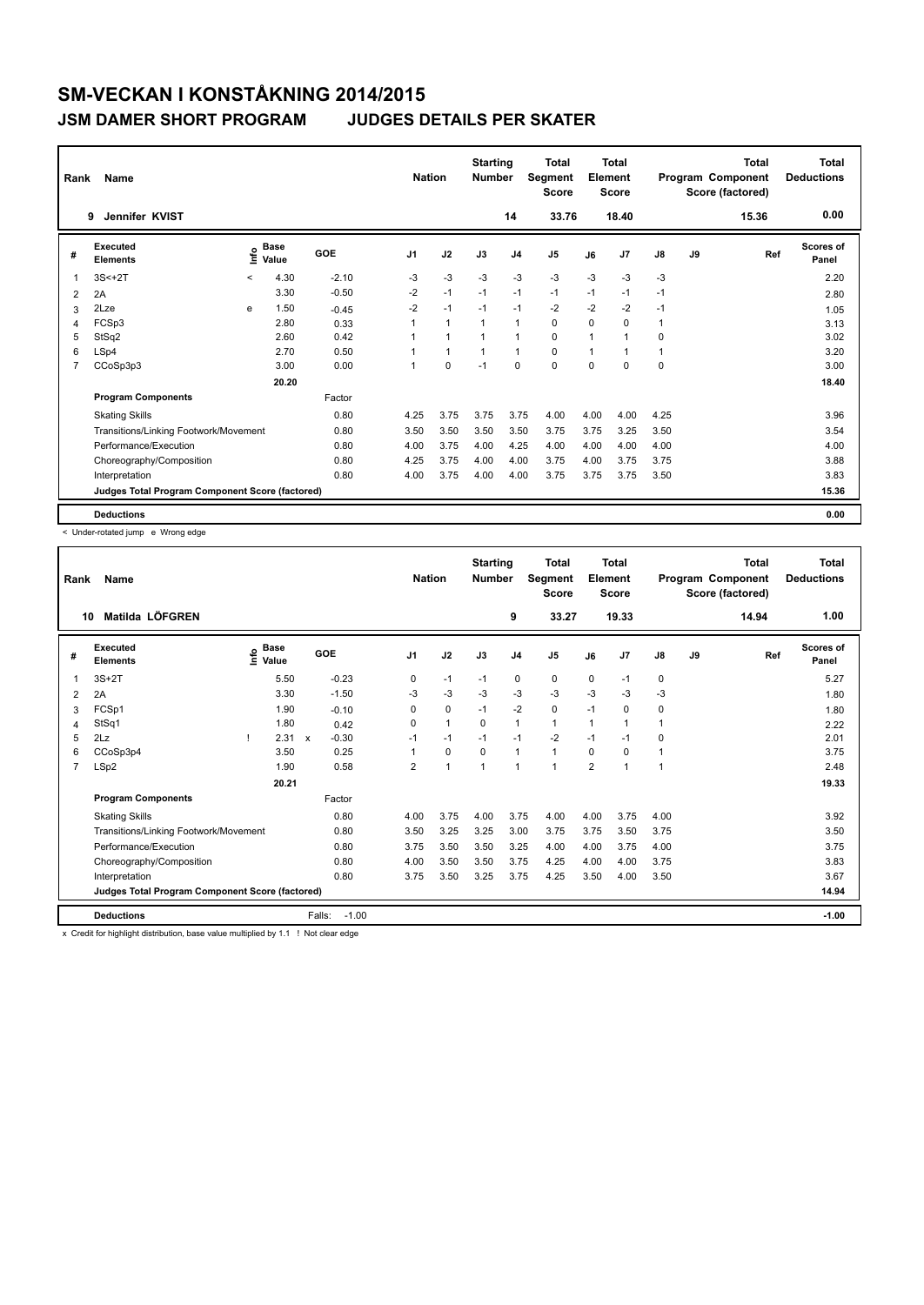### **JSM DAMER SHORT PROGRAM JUDGES DETAILS PER SKATER**

| Rank | Name                                            |                                  |       |                     | <b>Nation</b>  |                          | <b>Starting</b><br><b>Number</b> |                | <b>Total</b><br>Segment<br><b>Score</b> |          | <b>Total</b><br>Element<br><b>Score</b> |      |    | <b>Total</b><br>Program Component<br>Score (factored) | Total<br><b>Deductions</b><br>1.00 |
|------|-------------------------------------------------|----------------------------------|-------|---------------------|----------------|--------------------------|----------------------------------|----------------|-----------------------------------------|----------|-----------------------------------------|------|----|-------------------------------------------------------|------------------------------------|
|      | <b>Clara CALLNE</b><br>11                       |                                  |       |                     |                |                          |                                  | 21             | 32.12                                   |          | 16.88                                   |      |    | 16.24                                                 |                                    |
| #    | <b>Executed</b><br><b>Elements</b>              | <b>Base</b><br>e Base<br>⊆ Value |       | GOE                 | J <sub>1</sub> | J2                       | J3                               | J <sub>4</sub> | J <sub>5</sub>                          | J6       | J7                                      | J8   | J9 | Ref                                                   | Scores of<br>Panel                 |
| 1    | 3S+COMBO                                        | 4.20                             |       | $-2.10$             | $-3$           | $-3$                     | $-3$                             | $-3$           | $-3$                                    | $-3$     | $-3$                                    | $-3$ |    |                                                       | 2.10                               |
| 2    | $1A^*$                                          | $\star$<br>0.00                  |       | 0.00                |                | $\overline{\phantom{a}}$ | $\overline{\phantom{a}}$         | ٠              | ٠                                       |          |                                         |      |    |                                                       | 0.00                               |
| 3    | FCSp3                                           |                                  | 2.80  | $-0.05$             | 0              | 0                        | $\Omega$                         | $-1$           | $-1$                                    | $\Omega$ | $\Omega$                                | 0    |    |                                                       | 2.75                               |
| 4    | StSq2                                           |                                  | 2.60  | 0.42                | 1              | $\mathbf 0$              | $\mathbf 0$                      | $\overline{1}$ | $\mathbf{1}$                            | 1        | 1                                       | 1    |    |                                                       | 3.02                               |
| 5    | 2Lz                                             |                                  | 2.31  | 0.05<br>$\mathbf x$ | 0              | 0                        | 0                                | $\mathbf{1}$   | 0                                       | 0        | $\Omega$                                | 1    |    |                                                       | 2.36                               |
| 6    | CCoSp3p4                                        |                                  | 3.50  | $-0.05$             | 0              | $\Omega$                 | $\Omega$                         | $-1$           | $\mathbf 0$                             | $-1$     | $\Omega$                                | 0    |    |                                                       | 3.45                               |
| 7    | LSp4                                            |                                  | 2.70  | 0.50                | 1              | $\overline{1}$           | $\mathbf 0$                      | $\overline{1}$ | $\mathbf{1}$                            | 1        | 1                                       | 1    |    |                                                       | 3.20                               |
|      |                                                 |                                  | 18.11 |                     |                |                          |                                  |                |                                         |          |                                         |      |    |                                                       | 16.88                              |
|      | <b>Program Components</b>                       |                                  |       | Factor              |                |                          |                                  |                |                                         |          |                                         |      |    |                                                       |                                    |
|      | <b>Skating Skills</b>                           |                                  |       | 0.80                | 4.00           | 4.00                     | 4.00                             | 4.25           | 4.25                                    | 4.50     | 3.75                                    | 4.50 |    |                                                       | 4.17                               |
|      | Transitions/Linking Footwork/Movement           |                                  |       | 0.80                | 3.50           | 3.75                     | 4.00                             | 3.75           | 4.00                                    | 4.25     | 3.75                                    | 4.00 |    |                                                       | 3.88                               |
|      | Performance/Execution                           |                                  |       | 0.80                | 4.00           | 4.00                     | 3.75                             | 4.00           | 4.50                                    | 4.25     | 4.00                                    | 4.25 |    |                                                       | 4.08                               |
|      | Choreography/Composition                        |                                  |       | 0.80                | 4.25           | 3.75                     | 4.25                             | 4.00           | 4.50                                    | 4.25     | 4.25                                    | 4.00 |    |                                                       | 4.17                               |
|      | Interpretation                                  |                                  |       | 0.80                | 3.75           | 4.00                     | 4.00                             | 3.75           | 4.25                                    | 4.50     | 4.00                                    | 4.00 |    |                                                       | 4.00                               |
|      | Judges Total Program Component Score (factored) |                                  |       |                     |                |                          |                                  |                |                                         |          |                                         |      |    |                                                       | 16.24                              |
|      | <b>Deductions</b>                               |                                  |       | $-1.00$<br>Falls:   |                |                          |                                  |                |                                         |          |                                         |      |    |                                                       | $-1.00$                            |

\* Invalid element x Credit for highlight distribution, base value multiplied by 1.1

| Rank           | Name                                            |         |                      |              |         | <b>Nation</b>  |              | <b>Starting</b><br><b>Number</b> |                | <b>Total</b><br><b>Segment</b><br><b>Score</b> |          | <b>Total</b><br>Element<br><b>Score</b> |               |    | <b>Total</b><br>Program Component<br>Score (factored) | <b>Total</b><br><b>Deductions</b> |
|----------------|-------------------------------------------------|---------|----------------------|--------------|---------|----------------|--------------|----------------------------------|----------------|------------------------------------------------|----------|-----------------------------------------|---------------|----|-------------------------------------------------------|-----------------------------------|
|                | <b>Olivia JENGARD</b><br>12                     |         |                      |              |         |                |              |                                  | 17             | 31.98                                          |          | 16.88                                   |               |    | 16.10                                                 | 1.00                              |
| #              | Executed<br><b>Elements</b>                     | lnfo    | <b>Base</b><br>Value |              | GOE     | J <sub>1</sub> | J2           | J3                               | J <sub>4</sub> | J <sub>5</sub>                                 | J6       | J7                                      | $\mathsf{J}8$ | J9 | Ref                                                   | <b>Scores of</b><br>Panel         |
| 1              | 2A                                              |         | 3.30                 |              | 0.08    | 0              | $\mathbf{1}$ | 0                                | $\mathbf 0$    | $\mathbf 0$                                    | 0        | 0                                       | $\mathbf{1}$  |    |                                                       | 3.38                              |
| 2              | 3S<+COMBO                                       | $\prec$ | 3.00                 |              | $-2.10$ | -3             | $-3$         | $-3$                             | $-3$           | $-3$                                           | $-3$     | $-3$                                    | $-3$          |    |                                                       | 0.90                              |
| 3              | FCSp2                                           |         | 2.30                 |              | 0.00    | 0              | $\mathbf 0$  | 0                                | 0              | $\mathbf 0$                                    | $\Omega$ | 0                                       | 0             |    |                                                       | 2.30                              |
| 4              | 2Lze                                            | e       | 1.65                 | $\mathsf{x}$ | $-0.60$ | $-2$           | $-2$         | $-2$                             | $-2$           | $-2$                                           | $-2$     | $-2$                                    | $-1$          |    |                                                       | 1.05                              |
| 5              | CCoSp3p4                                        |         | 3.50                 |              | 0.33    |                | $\mathbf{1}$ | $\Omega$                         | $\Omega$       | $\mathbf 0$                                    | 1        | 1                                       | 1             |    |                                                       | 3.83                              |
| 6              | StSq2                                           |         | 2.60                 |              | 0.25    | 0              | $\mathbf{1}$ | $\mathbf{1}$                     | $\mathbf{1}$   | 0                                              | 1        | 0                                       | 0             |    |                                                       | 2.85                              |
| $\overline{7}$ | LSp3                                            |         | 2.40                 |              | 0.17    | 0              | $\mathbf 0$  | $-1$                             | $\mathbf{1}$   | $\Omega$                                       | $\Omega$ | 1                                       | 1             |    |                                                       | 2.57                              |
|                |                                                 |         | 18.75                |              |         |                |              |                                  |                |                                                |          |                                         |               |    |                                                       | 16.88                             |
|                | <b>Program Components</b>                       |         |                      |              | Factor  |                |              |                                  |                |                                                |          |                                         |               |    |                                                       |                                   |
|                | <b>Skating Skills</b>                           |         |                      |              | 0.80    | 4.25           | 4.25         | 4.00                             | 4.00           | 4.00                                           | 4.25     | 4.00                                    | 4.00          |    |                                                       | 4.08                              |
|                | Transitions/Linking Footwork/Movement           |         |                      |              | 0.80    | 3.50           | 3.75         | 3.75                             | 3.75           | 3.75                                           | 4.00     | 3.50                                    | 3.75          |    |                                                       | 3.71                              |
|                | Performance/Execution                           |         |                      |              | 0.80    | 4.00           | 4.25         | 4.00                             | 4.25           | 4.25                                           | 4.25     | 4.25                                    | 4.25          |    |                                                       | 4.21                              |
|                | Choreography/Composition                        |         |                      |              | 0.80    | 4.25           | 4.25         | 4.25                             | 4.00           | 4.25                                           | 4.00     | 4.00                                    | 4.00          |    |                                                       | 4.13                              |
|                | Interpretation                                  |         |                      |              | 0.80    | 4.00           | 4.00         | 4.25                             | 4.00           | 4.00                                           | 4.00     | 4.00                                    | 4.00          |    |                                                       | 4.00                              |
|                | Judges Total Program Component Score (factored) |         |                      |              |         |                |              |                                  |                |                                                |          |                                         |               |    |                                                       | 16.10                             |
|                | <b>Deductions</b>                               |         |                      | Falls:       | $-1.00$ |                |              |                                  |                |                                                |          |                                         |               |    |                                                       | $-1.00$                           |

< Under-rotated jump x Credit for highlight distribution, base value multiplied by 1.1 e Wrong edge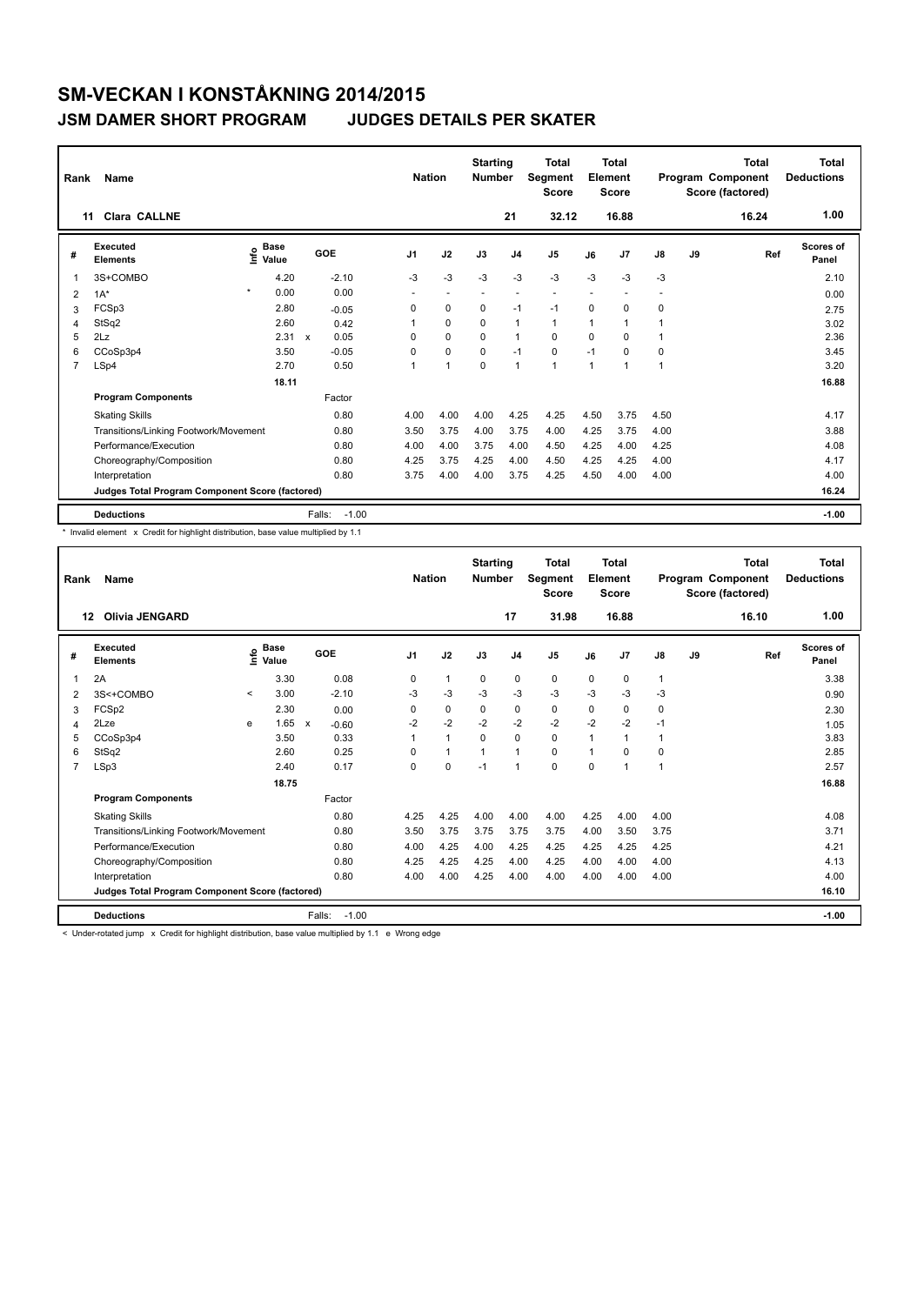### **JSM DAMER SHORT PROGRAM JUDGES DETAILS PER SKATER**

| Rank                    | Name                                            |         |                      |         | <b>Nation</b>  |             | <b>Starting</b><br><b>Number</b> |                | <b>Total</b><br>Segment<br><b>Score</b> |             | <b>Total</b><br>Element<br><b>Score</b> |              |    | <b>Total</b><br>Program Component<br>Score (factored) | <b>Total</b><br><b>Deductions</b> |
|-------------------------|-------------------------------------------------|---------|----------------------|---------|----------------|-------------|----------------------------------|----------------|-----------------------------------------|-------------|-----------------------------------------|--------------|----|-------------------------------------------------------|-----------------------------------|
|                         | <b>Stina FREDRIKSSON</b><br>13                  |         |                      |         |                |             |                                  | 8              | 31.14                                   |             | 16.63                                   |              |    | 14.51                                                 | 0.00                              |
| #                       | Executed<br><b>Elements</b>                     | lnfo    | <b>Base</b><br>Value | GOE     | J <sub>1</sub> | J2          | J3                               | J <sub>4</sub> | J <sub>5</sub>                          | J6          | J <sub>7</sub>                          | J8           | J9 | Ref                                                   | Scores of<br>Panel                |
| $\overline{\mathbf{1}}$ | 2A                                              |         | 3.30                 | 0.33    |                | 1           | $\mathbf 1$                      | $\mathbf 0$    | $\mathbf 0$                             | 1           | $\mathbf 0$                             | $\mathbf{1}$ |    |                                                       | 3.63                              |
| 2                       | $2T + 1T^*$                                     | $\star$ | 1.30                 | $-0.60$ | -3             | $-3$        | -3                               | $-3$           | $-3$                                    | -3          | $-3$                                    | $-3$         |    |                                                       | 0.70                              |
| 3                       | LSp4                                            |         | 2.70                 | 0.08    |                | $\mathbf 0$ | $\Omega$                         | $\mathbf 0$    | $\mathbf 0$                             | $\Omega$    | $\mathbf 0$                             | $\mathbf{1}$ |    |                                                       | 2.78                              |
| $\overline{4}$          | 2Lze                                            | e       | 1.50                 | $-0.40$ | $-2$           | 0           | $-2$                             | $-1$           | $-2$                                    | $-1$        | $-1$                                    | $-1$         |    |                                                       | 1.10                              |
| 5                       | FCSp2                                           |         | 2.30                 | $-0.15$ | $-1$           | $\Omega$    | $-1$                             | $-1$           | 0                                       | $-1$        | $\Omega$                                | 0            |    |                                                       | 2.15                              |
| 6                       | StSq2                                           |         | 2.60                 | 0.17    | $-1$           | $\mathbf 0$ | $\mathbf 0$                      | $\mathbf{1}$   | $\mathbf 0$                             | 1           | 1                                       | 0            |    |                                                       | 2.77                              |
| $\overline{7}$          | CCoSp3p4                                        |         | 3.50                 | 0.00    | 0              | 1           | $\mathbf 0$                      | $\mathbf 0$    | $\mathbf 0$                             | $\mathbf 0$ | 0                                       | 0            |    |                                                       | 3.50                              |
|                         |                                                 |         | 17.20                |         |                |             |                                  |                |                                         |             |                                         |              |    |                                                       | 16.63                             |
|                         | <b>Program Components</b>                       |         |                      | Factor  |                |             |                                  |                |                                         |             |                                         |              |    |                                                       |                                   |
|                         | <b>Skating Skills</b>                           |         |                      | 0.80    | 3.50           | 3.50        | 3.50                             | 3.50           | 4.00                                    | 4.00        | 4.00                                    | 4.00         |    |                                                       | 3.75                              |
|                         | Transitions/Linking Footwork/Movement           |         |                      | 0.80    | 3.25           | 3.25        | 3.50                             | 3.25           | 3.50                                    | 3.50        | 3.50                                    | 3.50         |    |                                                       | 3.42                              |
|                         | Performance/Execution                           |         |                      | 0.80    | 3.50           | 3.50        | 3.75                             | 3.75           | 4.00                                    | 3.75        | 3.75                                    | 3.75         |    |                                                       | 3.71                              |
|                         | Choreography/Composition                        |         |                      | 0.80    | 3.75           | 3.50        | 3.75                             | 3.75           | 3.75                                    | 3.50        | 4.00                                    | 3.50         |    |                                                       | 3.67                              |
|                         | Interpretation                                  |         |                      | 0.80    | 3.50           | 3.25        | 4.00                             | 3.50           | 3.75                                    | 3.50        | 3.75                                    | 3.50         |    |                                                       | 3.58                              |
|                         | Judges Total Program Component Score (factored) |         |                      |         |                |             |                                  |                |                                         |             |                                         |              |    |                                                       | 14.51                             |
|                         | <b>Deductions</b>                               |         |                      |         |                |             |                                  |                |                                         |             |                                         |              |    |                                                       | 0.00                              |

\* Invalid element e Wrong edge

| Rank           | <b>Name</b>                                     |      |                      |              |         |                | <b>Nation</b> | <b>Starting</b><br><b>Number</b> |                | <b>Total</b><br>Segment<br><b>Score</b> |                | <b>Total</b><br>Element<br><b>Score</b> |               |    | <b>Total</b><br>Program Component<br>Score (factored) | <b>Total</b><br><b>Deductions</b> |
|----------------|-------------------------------------------------|------|----------------------|--------------|---------|----------------|---------------|----------------------------------|----------------|-----------------------------------------|----------------|-----------------------------------------|---------------|----|-------------------------------------------------------|-----------------------------------|
|                | Sabina LÖÖF<br>14                               |      |                      |              |         |                |               |                                  | 12             | 30.04                                   |                | 15.61                                   |               |    | 14.43                                                 | 0.00                              |
| #              | Executed<br><b>Elements</b>                     | ١nfo | <b>Base</b><br>Value |              | GOE     | J <sub>1</sub> | J2            | J3                               | J <sub>4</sub> | J <sub>5</sub>                          | J6             | J <sub>7</sub>                          | $\mathsf{J}8$ | J9 | Ref                                                   | <b>Scores of</b><br>Panel         |
| 1              | LSp3                                            |      | 2.40                 |              | 0.50    | $\mathbf 1$    | 1             | 1                                | $\mathbf{1}$   | 0                                       | 1              | 1                                       | $\mathbf{1}$  |    |                                                       | 2.90                              |
| $\overline{2}$ | 2A                                              |      | 3.30                 |              | $-1.00$ | $-2$           | $-2$          | $-2$                             | $-2$           | $-2$                                    | $-2$           | $-3$                                    | $-2$          |    |                                                       | 2.30                              |
| 3              | 3S<<+COMBO                                      | <<   | 1.30                 |              | $-0.60$ | $-3$           | $-3$          | $-3$                             | $-3$           | $-3$                                    | $-3$           | $-3$                                    | $-3$          |    |                                                       | 0.70                              |
| 4              | FCSp2                                           |      | 2.30                 |              | $-0.05$ | $\Omega$       | $\Omega$      | $-1$                             | 0              | $-1$                                    | $\Omega$       | 0                                       | 0             |    |                                                       | 2.25                              |
| 5              | StSq3                                           |      | 3.30                 |              | 0.33    |                | 1             | $\mathbf 0$                      | $\mathbf{1}$   | $\mathbf{1}$                            | $\overline{2}$ | 0                                       | 0             |    |                                                       | 3.63                              |
| 6              | $2$ Lze $<<$                                    | e    | 0.55                 | $\mathsf{x}$ | $-0.30$ | $-3$           | $-3$          | $-3$                             | $-3$           | $-3$                                    | $-3$           | $-3$                                    | $-3$          |    |                                                       | 0.25                              |
| $\overline{7}$ | CCoSp3p4                                        |      | 3.50                 |              | 0.08    | 1              | 1             | $-1$                             | 0              | 0                                       | 0              | $\mathbf 0$                             | 0             |    |                                                       | 3.58                              |
|                |                                                 |      | 16.65                |              |         |                |               |                                  |                |                                         |                |                                         |               |    |                                                       | 15.61                             |
|                | <b>Program Components</b>                       |      |                      |              | Factor  |                |               |                                  |                |                                         |                |                                         |               |    |                                                       |                                   |
|                | <b>Skating Skills</b>                           |      |                      |              | 0.80    | 3.75           | 3.75          | 3.75                             | 3.50           | 3.75                                    | 4.00           | 3.75                                    | 3.75          |    |                                                       | 3.75                              |
|                | Transitions/Linking Footwork/Movement           |      |                      |              | 0.80    | 3.25           | 3.50          | 3.25                             | 3.00           | 3.50                                    | 3.75           | 3.25                                    | 3.25          |    |                                                       | 3.33                              |
|                | Performance/Execution                           |      |                      |              | 0.80    | 3.50           | 3.50          | 3.25                             | 3.50           | 3.75                                    | 4.25           | 3.75                                    | 3.50          |    |                                                       | 3.58                              |
|                | Choreography/Composition                        |      |                      |              | 0.80    | 4.00           | 3.75          | 3.50                             | 3.50           | 3.75                                    | 3.75           | 3.75                                    | 3.75          |    |                                                       | 3.71                              |
|                | Interpretation                                  |      |                      |              | 0.80    | 3.50           | 3.50          | 3.75                             | 3.75           | 3.75                                    | 3.75           | 3.75                                    | 3.50          |    |                                                       | 3.67                              |
|                | Judges Total Program Component Score (factored) |      |                      |              |         |                |               |                                  |                |                                         |                |                                         |               |    |                                                       | 14.43                             |
|                | <b>Deductions</b>                               |      |                      |              |         |                |               |                                  |                |                                         |                |                                         |               |    |                                                       | 0.00                              |

<< Downgraded jump x Credit for highlight distribution, base value multiplied by 1.1 e Wrong edge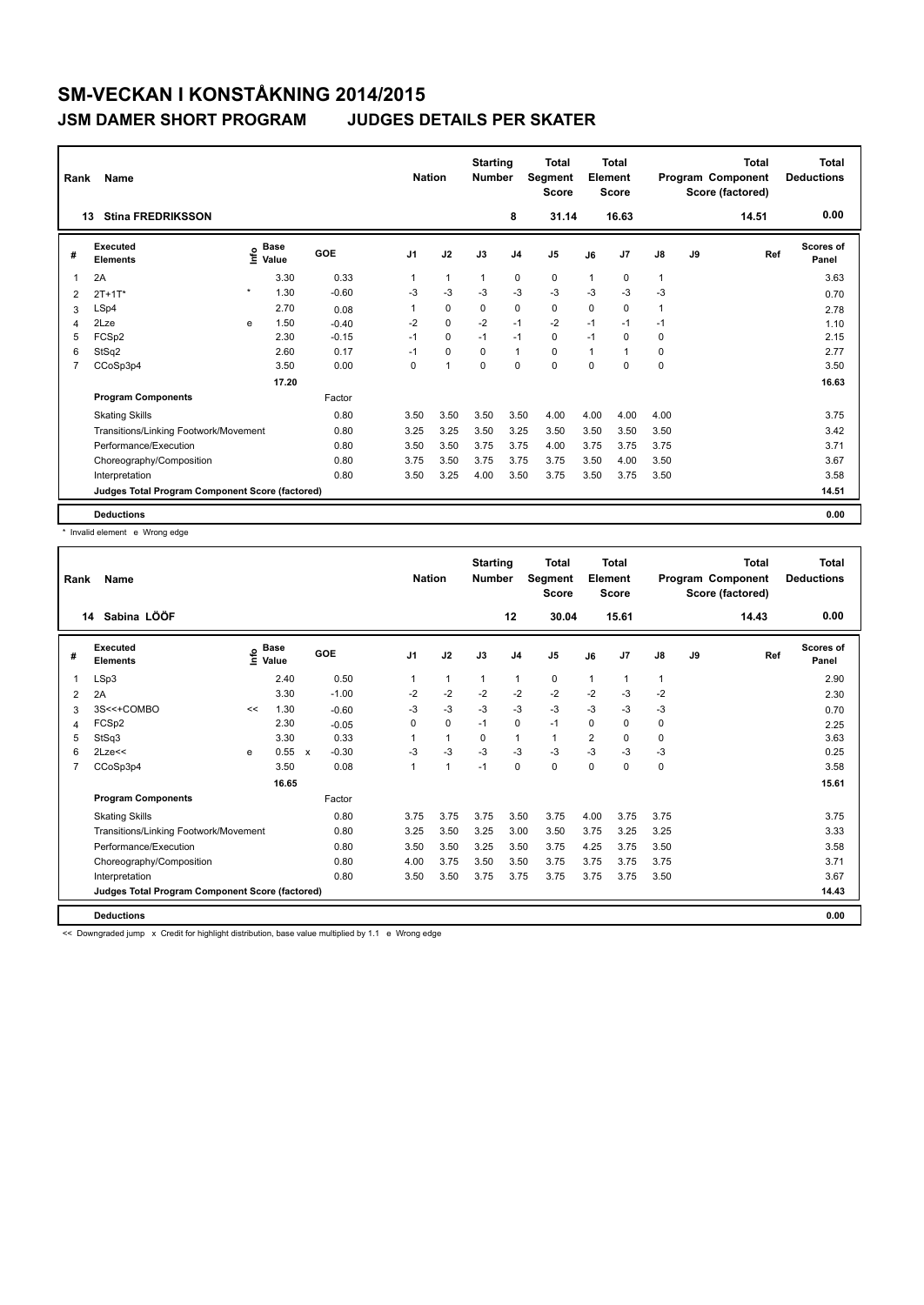### **JSM DAMER SHORT PROGRAM JUDGES DETAILS PER SKATER**

| Rank           | Name                                            |      |                      |         | <b>Nation</b>  |              | <b>Starting</b><br><b>Number</b> |                | <b>Total</b><br>Segment<br><b>Score</b> |                | <b>Total</b><br>Element<br><b>Score</b> |      |    | <b>Total</b><br>Program Component<br>Score (factored) | <b>Total</b><br><b>Deductions</b> |
|----------------|-------------------------------------------------|------|----------------------|---------|----------------|--------------|----------------------------------|----------------|-----------------------------------------|----------------|-----------------------------------------|------|----|-------------------------------------------------------|-----------------------------------|
| 15             | <b>Elsa SPENNINGE</b>                           |      |                      |         |                |              |                                  | 11             | 29.59                                   |                | 14.11                                   |      |    | 15.48                                                 | 0.00                              |
| #              | Executed<br><b>Elements</b>                     | ١nfo | <b>Base</b><br>Value | GOE     | J <sub>1</sub> | J2           | J3                               | J <sub>4</sub> | J <sub>5</sub>                          | J6             | J7                                      | J8   | J9 | Ref                                                   | Scores of<br>Panel                |
| 1              | $3S < +2T$                                      | <<   | 2.60                 | $-0.60$ | -3             | -3           | $-3$                             | $-3$           | $-3$                                    | $-3$           | $-3$                                    | -3   |    |                                                       | 2.00                              |
| 2              | 2A<<                                            | <<   | 1.10                 | $-0.60$ | $-3$           | -3           | $-3$                             | $-3$           | $-3$                                    | $-3$           | $-3$                                    | $-3$ |    |                                                       | 0.50                              |
| 3              | 2Lz                                             |      | 2.10                 | 0.10    | 1              | 0            | $-1$                             | $\mathbf{1}$   | 0                                       | 1              | $\Omega$                                | 0    |    |                                                       | 2.20                              |
| $\overline{4}$ | FCSp1                                           |      | 1.90                 | $-0.15$ | $-1$           | $\mathbf 0$  | $-2$                             | 0              | $-1$                                    | $\Omega$       | 0                                       | $-1$ |    |                                                       | 1.75                              |
| 5              | StSq2                                           |      | 2.60                 | 0.50    | 2              | $\mathbf{1}$ | $\Omega$                         | $\overline{2}$ | 0                                       | $\overline{1}$ | 1                                       | 1    |    |                                                       | 3.10                              |
| 6              | LSp2                                            |      | 1.90                 | 0.08    |                | $\Omega$     | $\Omega$                         | $-1$           | 0                                       | 0              | $\Omega$                                | 1    |    |                                                       | 1.98                              |
| $\overline{7}$ | CCoSp3p2                                        |      | 2.50                 | 0.08    | 1              | 0            | $\mathbf 0$                      | $\mathbf 0$    | 0                                       | 0              | 0                                       | 1    |    |                                                       | 2.58                              |
|                |                                                 |      | 14.70                |         |                |              |                                  |                |                                         |                |                                         |      |    |                                                       | 14.11                             |
|                | <b>Program Components</b>                       |      |                      | Factor  |                |              |                                  |                |                                         |                |                                         |      |    |                                                       |                                   |
|                | <b>Skating Skills</b>                           |      |                      | 0.80    | 4.25           | 3.50         | 4.00                             | 4.50           | 3.75                                    | 4.00           | 3.75                                    | 3.75 |    |                                                       | 3.92                              |
|                | Transitions/Linking Footwork/Movement           |      |                      | 0.80    | 4.00           | 3.25         | 3.50                             | 4.00           | 3.50                                    | 3.75           | 3.50                                    | 3.75 |    |                                                       | 3.67                              |
|                | Performance/Execution                           |      |                      | 0.80    | 4.25           | 3.50         | 3.75                             | 4.00           | 3.50                                    | 4.00           | 3.75                                    | 4.25 |    |                                                       | 3.88                              |
|                | Choreography/Composition                        |      |                      | 0.80    | 4.50           | 3.50         | 3.50                             | 4.25           | 3.75                                    | 3.75           | 4.00                                    | 4.00 |    |                                                       | 3.88                              |
|                | Interpretation                                  |      |                      | 0.80    | 4.50           | 3.50         | 4.25                             | 4.25           | 3.75                                    | 4.00           | 3.75                                    | 4.00 |    |                                                       | 4.00                              |
|                | Judges Total Program Component Score (factored) |      |                      |         |                |              |                                  |                |                                         |                |                                         |      |    |                                                       | 15.48                             |
|                | <b>Deductions</b>                               |      |                      |         |                |              |                                  |                |                                         |                |                                         |      |    |                                                       | 0.00                              |

<< Downgraded jump

| Rank           | Name                                            |         |                      |         | <b>Nation</b> |             | <b>Starting</b><br><b>Number</b> |                | <b>Total</b><br>Segment<br><b>Score</b> |      | <b>Total</b><br>Element<br><b>Score</b> |               |    | <b>Total</b><br>Program Component<br>Score (factored) | <b>Total</b><br><b>Deductions</b> |
|----------------|-------------------------------------------------|---------|----------------------|---------|---------------|-------------|----------------------------------|----------------|-----------------------------------------|------|-----------------------------------------|---------------|----|-------------------------------------------------------|-----------------------------------|
|                | Josefin FLOMÉN<br>16                            |         |                      |         |               |             |                                  | 1              | 29.39                                   |      | 15.53                                   |               |    | 13.86                                                 | 0.00                              |
| #              | Executed<br><b>Elements</b>                     | ۴٥      | <b>Base</b><br>Value | GOE     | J1            | J2          | J3                               | J <sub>4</sub> | J <sub>5</sub>                          | J6   | J7                                      | $\mathsf{J}8$ | J9 | Ref                                                   | <b>Scores of</b><br>Panel         |
| 1              | 2A                                              |         | 3.30                 | 0.08    |               | $\mathbf 0$ | $\mathbf 0$                      | $\mathbf 0$    | 0                                       | 1    | 0                                       | $\pmb{0}$     |    |                                                       | 3.38                              |
| 2              | $3T < +2T$                                      | $\prec$ | 4.30                 | $-2.10$ | $-3$          | $-3$        | $-3$                             | $-3$           | $-3$                                    | $-3$ | $-3$                                    | $-3$          |    |                                                       | 2.20                              |
| 3              | FCSp2                                           |         | 2.30                 | $-0.05$ | 0             | 0           | $-1$                             | $-2$           | 0                                       | 0    | 0                                       | 0             |    |                                                       | 2.25                              |
| 4              | 2Lz                                             |         | 2.10                 | 0.05    | $-1$          | $\Omega$    | 0                                | 1              | $-1$                                    | 0    | 1                                       | 1             |    |                                                       | 2.15                              |
| 5              | CCoSp2p2                                        |         | 1.80                 | $-0.60$ | $-1$          | $-2$        | $-2$                             | $-2$           | $-2$                                    | $-2$ | $-2$                                    | $-2$          |    |                                                       | 1.20                              |
| 6              | StSq2                                           |         | 2.60                 | 0.00    |               | $\mathbf 0$ | $\Omega$                         | $\Omega$       | $-1$                                    | 0    | 0                                       | 0             |    |                                                       | 2.60                              |
| $\overline{7}$ | LSp2                                            |         | 1.90                 | $-0.15$ | $\Omega$      | $-1$        | $-1$                             | $-1$           | $\Omega$                                | $-1$ | 0                                       | $\mathbf 0$   |    |                                                       | 1.75                              |
|                |                                                 |         | 18.30                |         |               |             |                                  |                |                                         |      |                                         |               |    |                                                       | 15.53                             |
|                | <b>Program Components</b>                       |         |                      | Factor  |               |             |                                  |                |                                         |      |                                         |               |    |                                                       |                                   |
|                | <b>Skating Skills</b>                           |         |                      | 0.80    | 4.25          | 3.50        | 3.75                             | 3.50           | 3.50                                    | 3.50 | 3.75                                    | 3.50          |    |                                                       | 3.58                              |
|                | Transitions/Linking Footwork/Movement           |         |                      | 0.80    | 3.50          | 3.00        | 3.25                             | 3.00           | 3.00                                    | 3.50 | 3.50                                    | 3.25          |    |                                                       | 3.25                              |
|                | Performance/Execution                           |         |                      | 0.80    | 3.75          | 3.50        | 3.75                             | 3.25           | 3.50                                    | 3.50 | 3.75                                    | 3.25          |    |                                                       | 3.54                              |
|                | Choreography/Composition                        |         |                      | 0.80    | 4.25          | 3.50        | 3.50                             | 3.00           | 3.25                                    | 3.75 | 3.75                                    | 3.50          |    |                                                       | 3.54                              |
|                | Interpretation                                  |         |                      | 0.80    | 4.00          | 3.25        | 3.50                             | 3.00           | 3.25                                    | 3.50 | 3.50                                    | 3.50          |    |                                                       | 3.42                              |
|                | Judges Total Program Component Score (factored) |         |                      |         |               |             |                                  |                |                                         |      |                                         |               |    |                                                       | 13.86                             |
|                | <b>Deductions</b>                               |         |                      |         |               |             |                                  |                |                                         |      |                                         |               |    |                                                       | 0.00                              |

< Under-rotated jump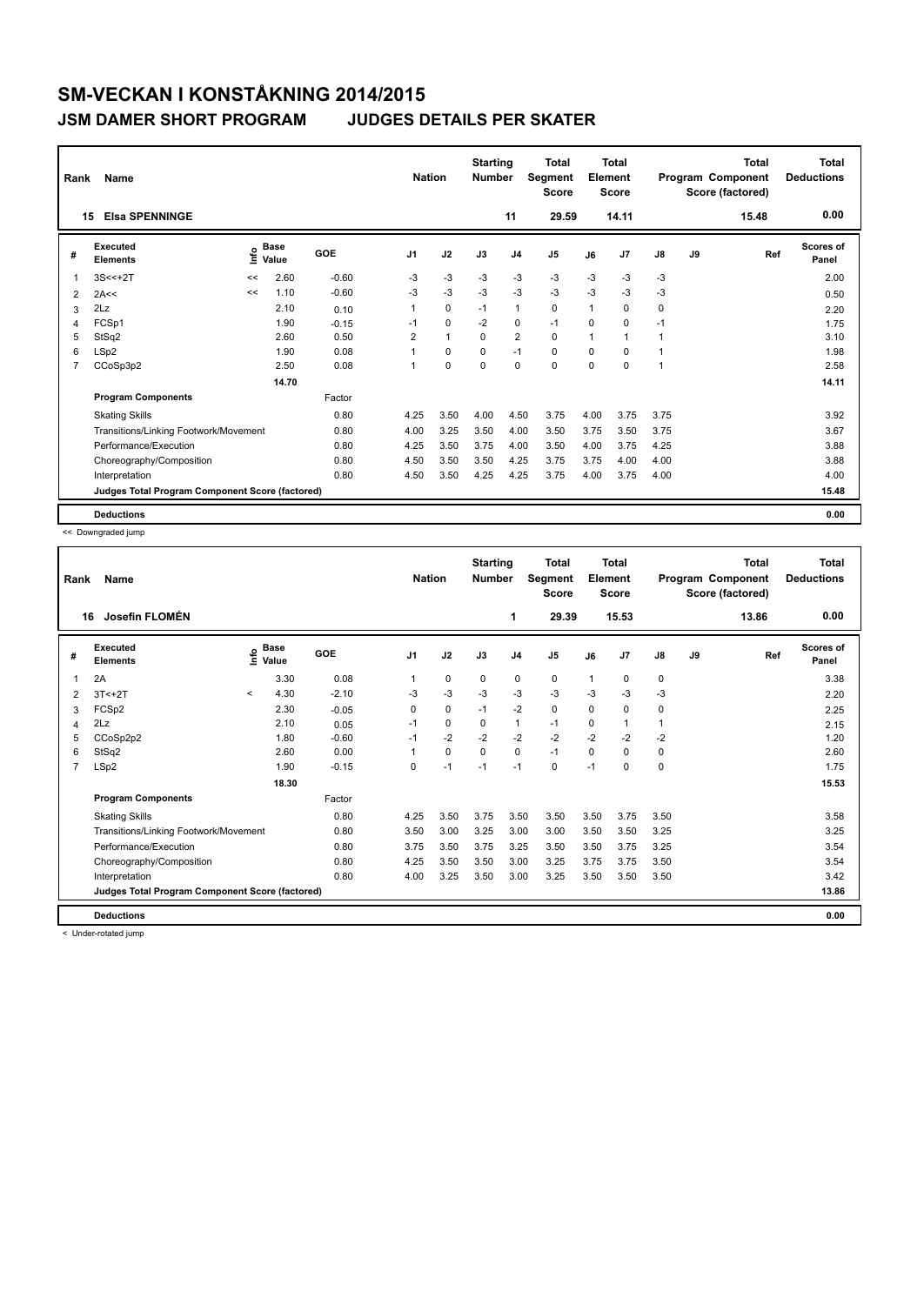### **JSM DAMER SHORT PROGRAM JUDGES DETAILS PER SKATER**

| Rank           | Name                                            |      |                      |         | <b>Nation</b>  |              | <b>Starting</b><br><b>Number</b> |                | Total<br>Segment<br><b>Score</b> |                | Total<br>Element<br><b>Score</b> |               |    | Total<br>Program Component<br>Score (factored) | <b>Total</b><br><b>Deductions</b> |
|----------------|-------------------------------------------------|------|----------------------|---------|----------------|--------------|----------------------------------|----------------|----------------------------------|----------------|----------------------------------|---------------|----|------------------------------------------------|-----------------------------------|
| 17             | <b>Esmeralda ANDERSSON</b>                      |      |                      |         |                |              |                                  | 13             | 29.21                            |                | 14.47                            |               |    | 14.74                                          | 0.00                              |
| #              | Executed<br><b>Elements</b>                     | lnfo | <b>Base</b><br>Value | GOE     | J <sub>1</sub> | J2           | J3                               | J <sub>4</sub> | J <sub>5</sub>                   | J6             | J7                               | $\mathsf{J}8$ | J9 | Ref                                            | Scores of<br>Panel                |
| 1              | 3S<<+COMBO                                      | <<   | 1.30                 | $-0.60$ | $-3$           | $-3$         | $-3$                             | $-3$           | $-3$                             | $-3$           | $-3$                             | $-3$          |    |                                                | 0.70                              |
| 2              | 2A<<                                            | <<   | 1.10                 | $-0.60$ | $-3$           | $-3$         | $-3$                             | $-3$           | $-3$                             | $-3$           | $-3$                             | $-3$          |    |                                                | 0.50                              |
| 3              | FCSp2                                           |      | 2.30                 | $-0.45$ | $-2$           | $-1$         | $-2$                             | $-2$           | $-2$                             | $-1$           | 0                                | $-1$          |    |                                                | 1.85                              |
| 4              | 2Lz                                             |      | 2.10                 | $-0.35$ | $-2$           | 0            | $-2$                             | 0              | $-1$                             | $-1$           | $-1$                             | $-2$          |    |                                                | 1.75                              |
| 5              | LSp3                                            |      | 2.40                 | 0.50    | 1              | $\mathbf{1}$ | $\mathbf{1}$                     | $\mathbf{1}$   | $\mathbf{1}$                     | $\overline{2}$ | 1                                | 1             |    |                                                | 2.90                              |
| 6              | CCoSp3p4                                        |      | 3.50                 | 0.50    |                | $\mathbf{1}$ | $-1$                             | $\mathbf{1}$   | $\mathbf{1}$                     | $\mathbf{1}$   | 1                                | 1             |    |                                                | 4.00                              |
| $\overline{7}$ | StSq2                                           |      | 2.60                 | 0.17    | 0              | $\mathbf 0$  | 0                                | $\mathbf 0$    | 1                                | 0              | 1                                | 1             |    |                                                | 2.77                              |
|                |                                                 |      | 15.30                |         |                |              |                                  |                |                                  |                |                                  |               |    |                                                | 14.47                             |
|                | <b>Program Components</b>                       |      |                      | Factor  |                |              |                                  |                |                                  |                |                                  |               |    |                                                |                                   |
|                | <b>Skating Skills</b>                           |      |                      | 0.80    | 3.75           | 3.75         | 3.75                             | 3.50           | 4.00                             | 3.75           | 4.00                             | 3.75          |    |                                                | 3.79                              |
|                | Transitions/Linking Footwork/Movement           |      |                      | 0.80    | 3.25           | 3.50         | 3.50                             | 2.75           | 3.75                             | 3.50           | 3.50                             | 3.50          |    |                                                | 3.46                              |
|                | Performance/Execution                           |      |                      | 0.80    | 3.50           | 3.50         | 3.50                             | 3.00           | 4.25                             | 3.75           | 4.00                             | 4.00          |    |                                                | 3.71                              |
|                | Choreography/Composition                        |      |                      | 0.80    | 3.75           | 3.50         | 3.75                             | 3.50           | 4.00                             | 3.75           | 4.00                             | 3.75          |    |                                                | 3.75                              |
|                | Interpretation                                  |      |                      | 0.80    | 3.75           | 3.75         | 3.50                             | 3.25           | 4.00                             | 3.50           | 3.75                             | 4.00          |    |                                                | 3.71                              |
|                | Judges Total Program Component Score (factored) |      |                      |         |                |              |                                  |                |                                  |                |                                  |               |    |                                                | 14.74                             |
|                | <b>Deductions</b>                               |      |                      |         |                |              |                                  |                |                                  |                |                                  |               |    |                                                | 0.00                              |

<< Downgraded jump ! Not clear edge

| Rank           | <b>Name</b>                                     |      |                      |         |                | <b>Nation</b> | <b>Starting</b><br><b>Number</b> |                | <b>Total</b><br>Segment<br><b>Score</b> |          | <b>Total</b><br>Element<br><b>Score</b> |               |    | <b>Total</b><br>Program Component<br>Score (factored) | <b>Total</b><br><b>Deductions</b> |
|----------------|-------------------------------------------------|------|----------------------|---------|----------------|---------------|----------------------------------|----------------|-----------------------------------------|----------|-----------------------------------------|---------------|----|-------------------------------------------------------|-----------------------------------|
| 18             | Danielle KRISTENSSON                            |      |                      |         |                |               |                                  | 5              | 29.18                                   |          | 15.99                                   |               |    | 13.19                                                 | 0.00                              |
| #              | Executed<br><b>Elements</b>                     | Life | <b>Base</b><br>Value | GOE     | J <sub>1</sub> | J2            | J3                               | J <sub>4</sub> | J5                                      | J6       | J7                                      | $\mathsf{J}8$ | J9 | Ref                                                   | <b>Scores of</b><br>Panel         |
| 1              | 2A                                              |      | 3.30                 | $-1.17$ | $-3$           | $-2$          | $-2$                             | $-3$           | $-2$                                    | $-2$     | $-3$                                    | $-2$          |    |                                                       | 2.13                              |
| 2              | 3Lo<<+COMBO                                     | <<   | 1.80                 | $-0.90$ | $-3$           | $-3$          | $-3$                             | $-3$           | $-3$                                    | $-3$     | $-3$                                    | $-3$          |    |                                                       | 0.90                              |
| 3              | LSp4                                            |      | 2.70                 | $-0.15$ | $-1$           | $-1$          | $-1$                             | $-1$           | 0                                       | 1        | 0                                       | 0             |    |                                                       | 2.55                              |
| 4              | StSq2                                           |      | 2.60                 | $-0.25$ | $-1$           | 0             | $-1$                             | 0              | 0                                       | $-1$     | $\Omega$                                | $-1$          |    |                                                       | 2.35                              |
| 5              | 2Lz                                             |      | 2.31 x               | 0.00    | $\Omega$       | 0             | $-1$                             | $-2$           | $\Omega$                                | $\Omega$ | 1                                       |               |    |                                                       | 2.31                              |
| 6              | CCoSp3p4                                        |      | 3.50                 | 0.00    | $\Omega$       | 0             | 0                                | $-1$           | 0                                       | 0        | $\Omega$                                | 0             |    |                                                       | 3.50                              |
| $\overline{7}$ | FCSp2                                           |      | 2.30                 | $-0.05$ | $\Omega$       | 0             | $-1$                             | 0              | $-1$                                    | $\Omega$ | $\Omega$                                | 0             |    |                                                       | 2.25                              |
|                |                                                 |      | 18.51                |         |                |               |                                  |                |                                         |          |                                         |               |    |                                                       | 15.99                             |
|                | <b>Program Components</b>                       |      |                      | Factor  |                |               |                                  |                |                                         |          |                                         |               |    |                                                       |                                   |
|                | <b>Skating Skills</b>                           |      |                      | 0.80    | 3.50           | 3.25          | 3.50                             | 3.50           | 3.50                                    | 3.75     | 3.50                                    | 3.50          |    |                                                       | 3.50                              |
|                | Transitions/Linking Footwork/Movement           |      |                      | 0.80    | 3.25           | 3.00          | 3.00                             | 3.25           | 3.25                                    | 3.25     | 3.25                                    | 3.25          |    |                                                       | 3.21                              |
|                | Performance/Execution                           |      |                      | 0.80    | 3.25           | 3.25          | 3.50                             | 3.25           | 3.50                                    | 3.25     | 3.50                                    | 3.25          |    |                                                       | 3.33                              |
|                | Choreography/Composition                        |      |                      | 0.80    | 3.50           | 3.25          | 3.25                             | 3.25           | 3.25                                    | 3.50     | 3.50                                    | 3.25          |    |                                                       | 3.33                              |
|                | Interpretation                                  |      |                      | 0.80    | 3.25           | 3.00          | 3.00                             | 3.00           | 3.25                                    | 3.25     | 3.25                                    | 3.00          |    |                                                       | 3.13                              |
|                | Judges Total Program Component Score (factored) |      |                      |         |                |               |                                  |                |                                         |          |                                         |               |    |                                                       | 13.19                             |
|                | <b>Deductions</b>                               |      |                      |         |                |               |                                  |                |                                         |          |                                         |               |    |                                                       | 0.00                              |

<< Downgraded jump x Credit for highlight distribution, base value multiplied by 1.1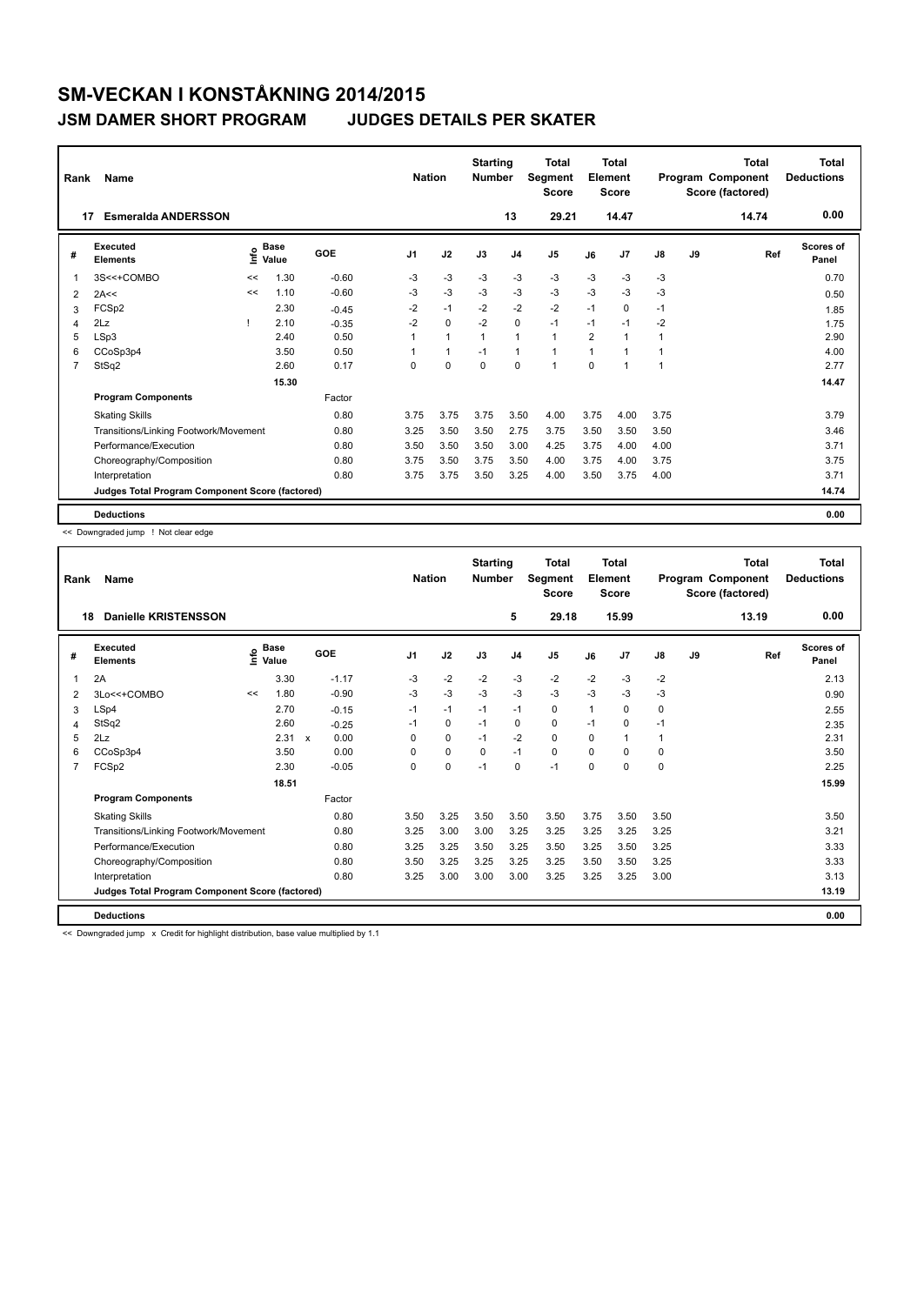### **JSM DAMER SHORT PROGRAM JUDGES DETAILS PER SKATER**

| Rank           | <b>Name</b>                                     |      |                      |                           |         | <b>Nation</b>  |              | <b>Starting</b><br><b>Number</b> |                | <b>Total</b><br>Segment<br><b>Score</b> |          | <b>Total</b><br>Element<br><b>Score</b> |              |    | <b>Total</b><br>Program Component<br>Score (factored) | <b>Total</b><br><b>Deductions</b> |
|----------------|-------------------------------------------------|------|----------------------|---------------------------|---------|----------------|--------------|----------------------------------|----------------|-----------------------------------------|----------|-----------------------------------------|--------------|----|-------------------------------------------------------|-----------------------------------|
| 19             | <b>Tilde FREIHOLTZ</b>                          |      |                      |                           |         |                |              |                                  | 3              | 27.45                                   |          | 14.34                                   |              |    | 13.11                                                 | 0.00                              |
| #              | Executed<br><b>Elements</b>                     | lnfo | <b>Base</b><br>Value |                           | GOE     | J <sub>1</sub> | J2           | J3                               | J <sub>4</sub> | J <sub>5</sub>                          | J6       | J <sub>7</sub>                          | J8           | J9 | Ref                                                   | Scores of<br>Panel                |
| $\mathbf 1$    | 2Lz                                             |      | 2.10                 |                           | 0.15    | 0              | $\mathbf{1}$ | $\mathbf 0$                      | $\mathbf{1}$   | $\mathbf 0$                             | 0        | 1                                       | $\mathbf{1}$ |    |                                                       | 2.25                              |
| 2              | LSp2                                            |      | 1.90                 |                           | $-0.20$ | $-1$           | 0            | $-1$                             | $-1$           | $-1$                                    | $-1$     | 0                                       | 0            |    |                                                       | 1.70                              |
| 3              | StSq3                                           |      | 3.30                 |                           | 0.00    | 0              | $\mathbf 0$  | 0                                | $-1$           | 0                                       | $\Omega$ | 0                                       | 0            |    |                                                       | 3.30                              |
| 4              | FCSp2                                           |      | 2.30                 |                           | $-0.15$ | 0              | $\pmb{0}$    | 0                                | -2             | $-1$                                    | $-1$     | $-1$                                    | 0            |    |                                                       | 2.15                              |
| 5              | 2A<<                                            | <<   | 1.21                 | $\mathsf{x}$              | $-0.60$ | -3             | $-3$         | $-3$                             | $-3$           | $-3$                                    | -3       | $-3$                                    | -3           |    |                                                       | 0.61                              |
| 6              | 3T<<+COMBO                                      | <<   | 1.43                 | $\boldsymbol{\mathsf{x}}$ | $-0.60$ | $-3$           | $-3$         | $-3$                             | $-3$           | $-3$                                    | $-3$     | $-3$                                    | $-3$         |    |                                                       | 0.83                              |
| $\overline{7}$ | CCoSp3p4                                        |      | 3.50                 |                           | 0.00    | 0              | $\mathbf 0$  | $\mathbf 0$                      | $\mathbf 0$    | $\mathbf 0$                             | 0        | 0                                       | 0            |    |                                                       | 3.50                              |
|                |                                                 |      | 15.74                |                           |         |                |              |                                  |                |                                         |          |                                         |              |    |                                                       | 14.34                             |
|                | <b>Program Components</b>                       |      |                      |                           | Factor  |                |              |                                  |                |                                         |          |                                         |              |    |                                                       |                                   |
|                | <b>Skating Skills</b>                           |      |                      |                           | 0.80    | 3.50           | 3.50         | 3.75                             | 3.25           | 3.75                                    | 3.00     | 3.50                                    | 3.25         |    |                                                       | 3.46                              |
|                | Transitions/Linking Footwork/Movement           |      |                      |                           | 0.80    | 3.00           | 3.00         | 3.50                             | 3.00           | 3.25                                    | 2.75     | 2.75                                    | 3.00         |    |                                                       | 3.00                              |
|                | Performance/Execution                           |      |                      |                           | 0.80    | 3.25           | 3.50         | 3.50                             | 3.50           | 3.50                                    | 3.00     | 3.50                                    | 3.25         |    |                                                       | 3.42                              |
|                | Choreography/Composition                        |      |                      |                           | 0.80    | 3.25           | 3.25         | 3.75                             | 3.50           | 3.50                                    | 3.25     | 3.50                                    | 3.25         |    |                                                       | 3.38                              |
|                | Interpretation                                  |      |                      |                           | 0.80    | 3.00           | 3.25         | 3.50                             | 3.00           | 3.25                                    | 3.00     | 3.25                                    | 3.00         |    |                                                       | 3.13                              |
|                | Judges Total Program Component Score (factored) |      |                      |                           |         |                |              |                                  |                |                                         |          |                                         |              |    |                                                       | 13.11                             |
|                | <b>Deductions</b>                               |      |                      |                           |         |                |              |                                  |                |                                         |          |                                         |              |    |                                                       | 0.00                              |

<< Downgraded jump x Credit for highlight distribution, base value multiplied by 1.1

| Rank           | Name                                            |              |                      |              |         | <b>Nation</b>  |              | <b>Starting</b><br><b>Number</b> |                | <b>Total</b><br>Segment<br><b>Score</b> |             | <b>Total</b><br>Element<br><b>Score</b> |                |    | <b>Total</b><br>Program Component<br>Score (factored) | <b>Total</b><br><b>Deductions</b> |
|----------------|-------------------------------------------------|--------------|----------------------|--------------|---------|----------------|--------------|----------------------------------|----------------|-----------------------------------------|-------------|-----------------------------------------|----------------|----|-------------------------------------------------------|-----------------------------------|
|                | <b>Tilda ALTERYD</b><br>20                      |              |                      |              |         |                |              |                                  | 4              | 26.85                                   |             | 13.11                                   |                |    | 14.74                                                 | 1.00                              |
| #              | Executed<br><b>Elements</b>                     | ۴ô           | <b>Base</b><br>Value |              | GOE     | J <sub>1</sub> | J2           | J3                               | J <sub>4</sub> | J5                                      | J6          | J <sub>7</sub>                          | J8             | J9 | Ref                                                   | <b>Scores of</b><br>Panel         |
| 1              | 2A<<                                            | <<           | 1.10                 |              | $-0.60$ | $-3$           | $-3$         | $-3$                             | $-3$           | $-3$                                    | $-3$        | $-3$                                    | $-3$           |    |                                                       | 0.50                              |
| 2              | 3S<+COMBO                                       | $\checkmark$ | 3.00                 |              | $-2.10$ | $-3$           | $-3$         | $-3$                             | $-3$           | $-3$                                    | $-3$        | $-3$                                    | $-3$           |    |                                                       | 0.90                              |
| 3              | CCoSp3p4                                        |              | 3.50                 |              | $-0.05$ |                | 0            | $-1$                             | $-1$           | 0                                       | $\Omega$    | 0                                       | 0              |    |                                                       | 3.45                              |
| 4              | StSq2                                           |              | 2.60                 |              | 0.50    |                | $\mathbf{1}$ |                                  | 1              | 1                                       | $\mathbf 1$ | 1                                       | $\overline{2}$ |    |                                                       | 3.10                              |
| 5              | 2Lz                                             |              | 2.31                 | $\mathsf{x}$ | $-0.40$ | $-2$           | $-1$         | $-2$                             | 0              | $-1$                                    | $-2$        | $-1$                                    | $-1$           |    |                                                       | 1.91                              |
| 6              | FCSp1                                           |              | 1.90                 |              | $-0.40$ | $-1$           | $-2$         | $-2$                             | $\mathbf{1}$   | $-1$                                    | $-2$        | $-1$                                    | $-1$           |    |                                                       | 1.50                              |
| $\overline{7}$ | LSp2                                            |              | 1.90                 |              | $-0.15$ | $\Omega$       | $-1$         | $\Omega$                         | $-1$           | 0                                       | $-1$        | $\Omega$                                | $-1$           |    |                                                       | 1.75                              |
|                |                                                 |              | 16.31                |              |         |                |              |                                  |                |                                         |             |                                         |                |    |                                                       | 13.11                             |
|                | <b>Program Components</b>                       |              |                      |              | Factor  |                |              |                                  |                |                                         |             |                                         |                |    |                                                       |                                   |
|                | <b>Skating Skills</b>                           |              |                      |              | 0.80    | 3.75           | 3.50         | 3.75                             | 4.00           | 3.75                                    | 3.50        | 3.75                                    | 3.75           |    |                                                       | 3.71                              |
|                | Transitions/Linking Footwork/Movement           |              |                      |              | 0.80    | 3.50           | 3.25         | 3.50                             | 3.75           | 3.75                                    | 3.25        | 3.25                                    | 3.25           |    |                                                       | 3.42                              |
|                | Performance/Execution                           |              |                      |              | 0.80    | 4.00           | 3.50         | 3.50                             | 3.75           | 4.00                                    | 3.50        | 4.00                                    | 3.75           |    |                                                       | 3.75                              |
|                | Choreography/Composition                        |              |                      |              | 0.80    | 4.25           | 3.50         | 3.50                             | 3.75           | 4.00                                    | 3.50        | 3.75                                    | 3.75           |    |                                                       | 3.71                              |
|                | Interpretation                                  |              |                      |              | 0.80    | 3.75           | 3.25         | 4.00                             | 4.00           | 4.00                                    | 3.75        | 4.00                                    | 3.50           |    |                                                       | 3.83                              |
|                | Judges Total Program Component Score (factored) |              |                      |              |         |                |              |                                  |                |                                         |             |                                         |                |    |                                                       | 14.74                             |
|                | <b>Deductions</b>                               |              |                      | Falls:       | $-1.00$ |                |              |                                  |                |                                         |             |                                         |                |    |                                                       | $-1.00$                           |

< Under-rotated jump << Downgraded jump x Credit for highlight distribution, base value multiplied by 1.1 ! Not clear edge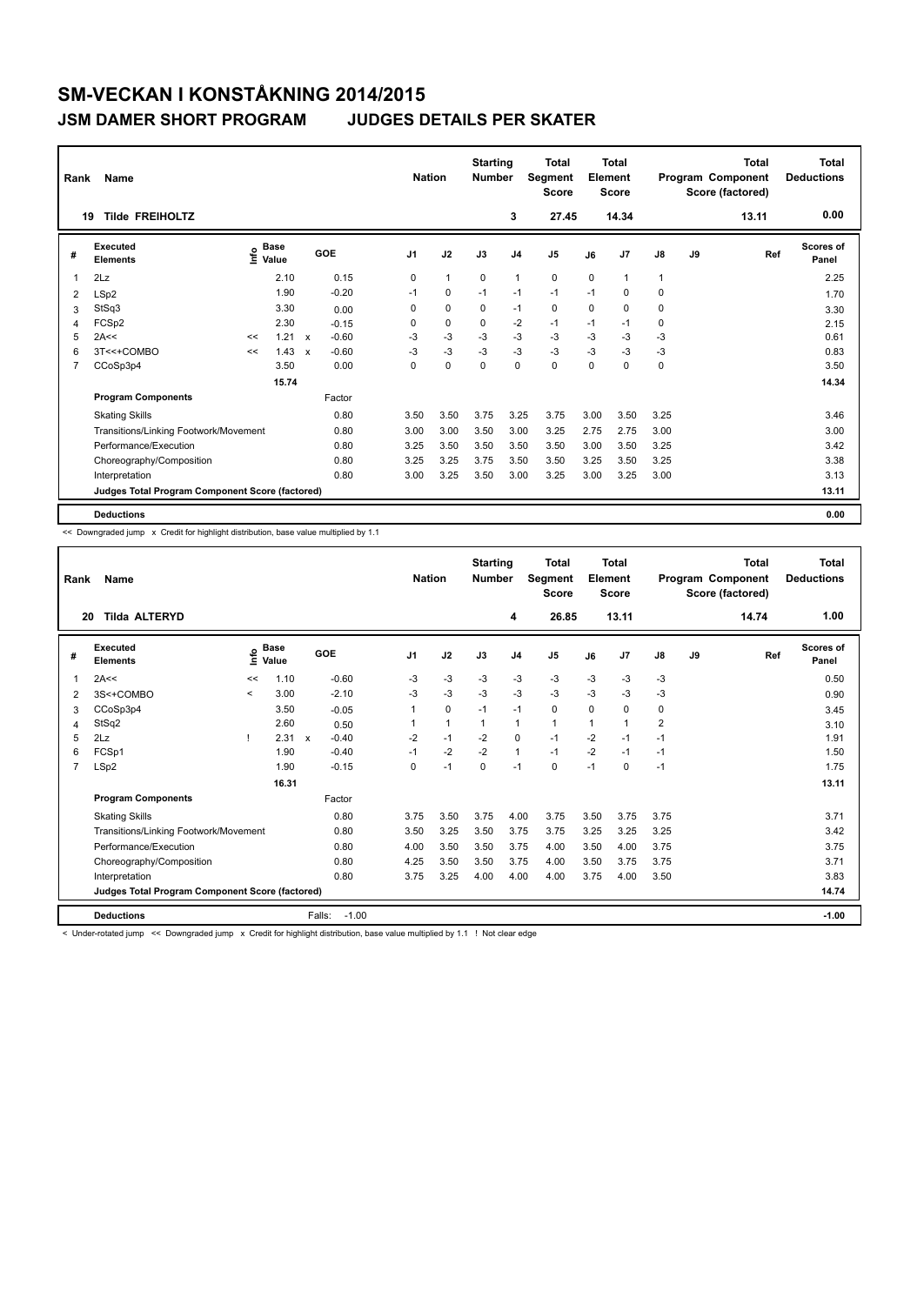### **JSM DAMER SHORT PROGRAM JUDGES DETAILS PER SKATER**

| Rank           | Name                                            |         |                      |              |         | <b>Nation</b>  |             | <b>Starting</b><br><b>Number</b> |                | <b>Total</b><br>Segment<br><b>Score</b> |          | <b>Total</b><br>Element<br><b>Score</b> |      |    | <b>Total</b><br>Program Component<br>Score (factored) | <b>Total</b><br><b>Deductions</b> |
|----------------|-------------------------------------------------|---------|----------------------|--------------|---------|----------------|-------------|----------------------------------|----------------|-----------------------------------------|----------|-----------------------------------------|------|----|-------------------------------------------------------|-----------------------------------|
| 21             | <b>Ebba LINDEVRET</b>                           |         |                      |              |         |                |             |                                  | $\overline{7}$ | 26.49                                   |          | 13.88                                   |      |    | 13.61                                                 | 1.00                              |
| #              | Executed<br><b>Elements</b>                     | ۴ů      | <b>Base</b><br>Value | GOE          |         | J <sub>1</sub> | J2          | J3                               | J <sub>4</sub> | J5                                      | J6       | J <sub>7</sub>                          | J8   | J9 | Ref                                                   | <b>Scores of</b><br>Panel         |
| 1              | 2A<                                             | $\prec$ | 2.30                 |              | $-1.50$ | $-3$           | $-3$        | $-3$                             | $-3$           | $-2$                                    | $-3$     | $-3$                                    | $-3$ |    |                                                       | 0.80                              |
| 2              | 3S<<+COMBO                                      | <<      | 1.30                 |              | $-0.60$ | -3             | $-3$        | $-3$                             | $-3$           | $-3$                                    | $-3$     | $-3$                                    | $-3$ |    |                                                       | 0.70                              |
| 3              | FCSp2                                           |         | 2.30                 |              | 0.07    | 1              | $-1$        | $-1$                             | $\mathbf{1}$   | $-1$                                    | $\Omega$ | $\Omega$                                | 1    |    |                                                       | 2.37                              |
| $\overline{4}$ | LSp2                                            |         | 1.90                 |              | $-0.10$ | $\Omega$       | $\mathbf 0$ | $-1$                             | $-1$           | $-1$                                    | $\Omega$ | $\Omega$                                | 1    |    |                                                       | 1.80                              |
| 5              | StSq2                                           |         | 2.60                 |              | $-0.25$ | $-1$           | $\mathbf 0$ | $-1$                             | $-1$           | $-1$                                    | 0        | $\Omega$                                |      |    |                                                       | 2.35                              |
| 6              | 2Lz                                             |         | 2.31                 | $\mathbf{x}$ | 0.05    | $-2$           | $\mathbf 0$ | $\Omega$                         | $\Omega$       | 0                                       | $\Omega$ | 1                                       | 1    |    |                                                       | 2.36                              |
| 7              | CCoSp3p4                                        |         | 3.50                 |              | 0.00    | $-1$           | 0           | $\Omega$                         | $\mathbf 0$    | 0                                       | 0        | $\Omega$                                | 0    |    |                                                       | 3.50                              |
|                |                                                 |         | 16.21                |              |         |                |             |                                  |                |                                         |          |                                         |      |    |                                                       | 13.88                             |
|                | <b>Program Components</b>                       |         |                      |              | Factor  |                |             |                                  |                |                                         |          |                                         |      |    |                                                       |                                   |
|                | <b>Skating Skills</b>                           |         |                      |              | 0.80    | 3.25           | 3.50        | 3.50                             | 3.75           | 3.25                                    | 3.50     | 3.75                                    | 3.75 |    |                                                       | 3.54                              |
|                | Transitions/Linking Footwork/Movement           |         |                      |              | 0.80    | 3.00           | 3.25        | 3.25                             | 3.00           | 3.00                                    | 3.25     | 3.25                                    | 3.50 |    |                                                       | 3.17                              |
|                | Performance/Execution                           |         |                      |              | 0.80    | 3.25           | 3.25        | 3.50                             | 3.25           | 3.25                                    | 3.75     | 3.50                                    | 3.75 |    |                                                       | 3.42                              |
|                | Choreography/Composition                        |         |                      |              | 0.80    | 3.50           | 3.25        | 3.25                             | 3.25           | 3.25                                    | 3.50     | 3.75                                    | 3.50 |    |                                                       | 3.38                              |
|                | Interpretation                                  |         |                      |              | 0.80    | 3.50           | 3.50        | 3.50                             | 3.00           | 3.50                                    | 3.50     | 3.50                                    | 3.75 |    |                                                       | 3.50                              |
|                | Judges Total Program Component Score (factored) |         |                      |              |         |                |             |                                  |                |                                         |          |                                         |      |    |                                                       | 13.61                             |
|                | <b>Deductions</b>                               |         |                      | Falls:       | $-1.00$ |                |             |                                  |                |                                         |          |                                         |      |    |                                                       | $-1.00$                           |

< Under-rotated jump << Downgraded jump x Credit for highlight distribution, base value multiplied by 1.1

| Rank | Name                                            |      |                      |              |         |                | <b>Nation</b> | <b>Starting</b><br><b>Number</b> |                | Total<br>Segment<br><b>Score</b> |          | <b>Total</b><br>Element<br><b>Score</b> |               |    | Total<br>Program Component<br>Score (factored) | <b>Total</b><br><b>Deductions</b> |
|------|-------------------------------------------------|------|----------------------|--------------|---------|----------------|---------------|----------------------------------|----------------|----------------------------------|----------|-----------------------------------------|---------------|----|------------------------------------------------|-----------------------------------|
| 22   | Johanna FORSBERG                                |      |                      |              |         |                |               |                                  | $\overline{2}$ | 25.74                            |          | 12.31                                   |               |    | 13.43                                          | 0.00                              |
| #    | Executed<br><b>Elements</b>                     | Life | <b>Base</b><br>Value |              | GOE     | J <sub>1</sub> | J2            | J3                               | J <sub>4</sub> | J5                               | J6       | J <sub>7</sub>                          | $\mathsf{J}8$ | J9 | Ref                                            | Scores of<br>Panel                |
|      | 2A<<                                            | <<   | 1.10                 |              | $-0.60$ | $-3$           | $-3$          | $-3$                             | $-3$           | $-3$                             | $-3$     | $-3$                                    | $-3$          |    |                                                | 0.50                              |
| 2    | FCSp2                                           |      | 2.30                 |              | 0.00    | 0              | $\mathbf 0$   | 0                                | $\mathbf 0$    | 0                                | 0        | 0                                       | 1             |    |                                                | 2.30                              |
| 3    | 3S<<+COMBO                                      | <<   | 1.30                 |              | $-0.60$ | -3             | $-3$          | -3                               | $-3$           | $-3$                             | $-3$     | $-3$                                    | $-3$          |    |                                                | 0.70                              |
| 4    | CCoSp3p3                                        |      | 3.00                 |              | $-0.05$ | $\Omega$       | $\Omega$      | $\Omega$                         | $-2$           | $\Omega$                         | $\Omega$ | $-1$                                    | 0             |    |                                                | 2.95                              |
| 5    | StSq1                                           |      | 1.80                 |              | 0.00    | 0              | 0             | $\Omega$                         | $\mathbf 0$    | $-1$                             | $\Omega$ | 0                                       | 0             |    |                                                | 1.80                              |
| 6    | 2Lz                                             |      | 2.31                 | $\mathsf{x}$ | $-0.15$ | $-2$           | $\mathbf 0$   | $-1$                             | $-1$           | $-1$                             | $\Omega$ | $\Omega$                                | 0             |    |                                                | 2.16                              |
| 7    | LSp2                                            |      | 1.90                 |              | 0.00    | $\Omega$       | 0             | $\Omega$                         | $-1$           | $\Omega$                         | 0        | 0                                       | 1             |    |                                                | 1.90                              |
|      |                                                 |      | 13.71                |              |         |                |               |                                  |                |                                  |          |                                         |               |    |                                                | 12.31                             |
|      | <b>Program Components</b>                       |      |                      |              | Factor  |                |               |                                  |                |                                  |          |                                         |               |    |                                                |                                   |
|      | <b>Skating Skills</b>                           |      |                      |              | 0.80    | 3.25           | 3.50          | 3.50                             | 3.75           | 3.25                             | 3.25     | 3.50                                    | 3.25          |    |                                                | 3.38                              |
|      | Transitions/Linking Footwork/Movement           |      |                      |              | 0.80    | 3.00           | 3.25          | 3.50                             | 3.00           | 3.00                             | 3.00     | 3.00                                    | 3.25          |    |                                                | 3.08                              |
|      | Performance/Execution                           |      |                      |              | 0.80    | 3.25           | 3.50          | 3.75                             | 3.50           | 3.00                             | 3.50     | 3.50                                    | 3.50          |    |                                                | 3.46                              |
|      | Choreography/Composition                        |      |                      |              | 0.80    | 3.50           | 3.50          | 3.50                             | 3.50           | 3.25                             | 3.50     | 3.50                                    | 3.50          |    |                                                | 3.50                              |
|      | Interpretation                                  |      |                      |              | 0.80    | 3.50           | 3.50          | 4.00                             | 0.50           | 3.25                             | 3.25     | 3.25                                    | 3.50          |    |                                                | 3.38                              |
|      | Judges Total Program Component Score (factored) |      |                      |              |         |                |               |                                  |                |                                  |          |                                         |               |    |                                                | 13.43                             |
|      | <b>Deductions</b>                               |      |                      |              |         |                |               |                                  |                |                                  |          |                                         |               |    |                                                | 0.00                              |

<< Downgraded jump x Credit for highlight distribution, base value multiplied by 1.1